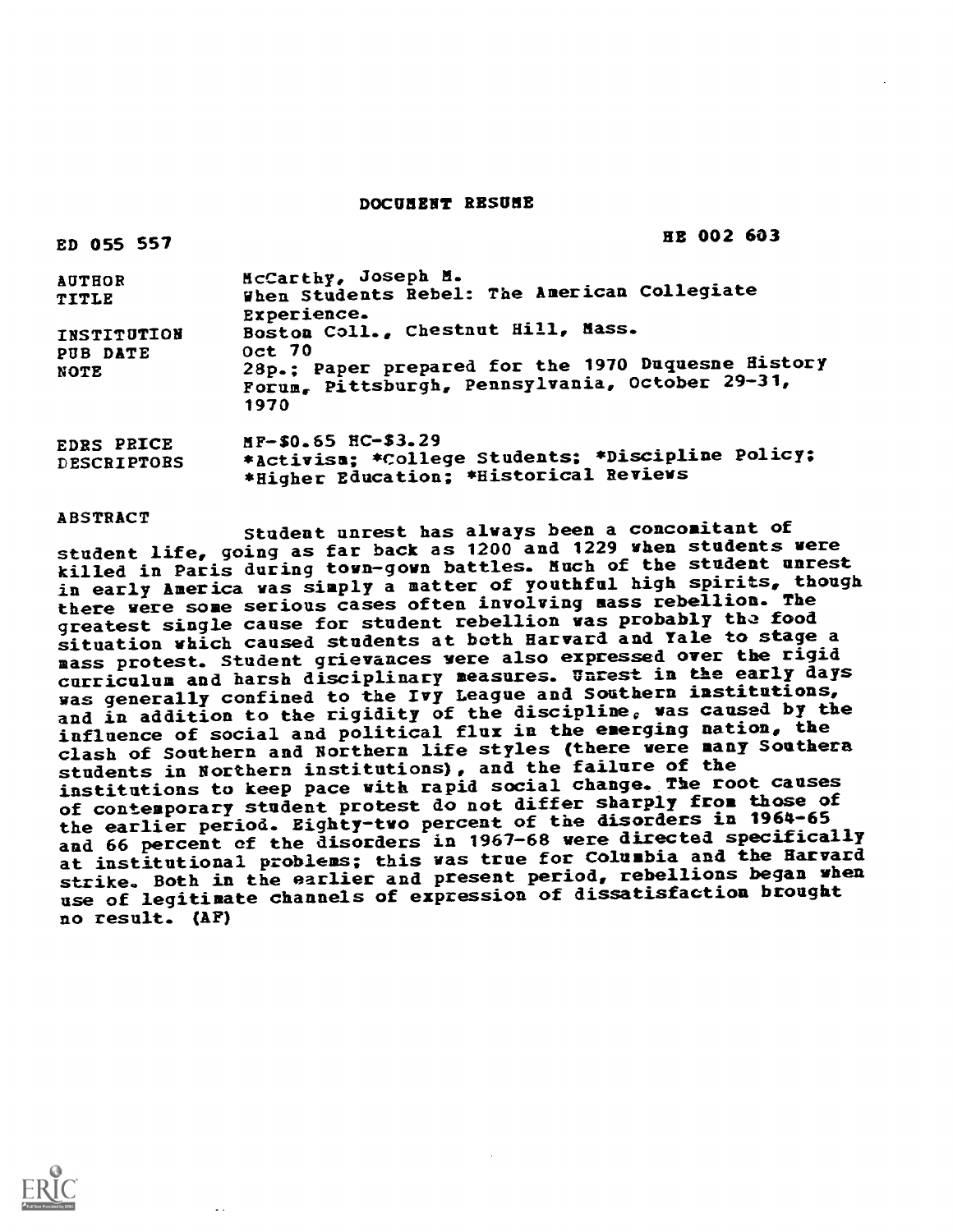$\mathfrak{S}$ 

 $0026$ 

 $\overline{\mu}$ 

# WHEN STUDENTS REBEL: THE AMERICAN COLLEGIATE EXPERIENCE

Joseph M. McCarthy lecturer in Education Boston College Chestnut Hill, Mass. 02167

U.S. DEPARTMENT OF HEALING<br>
EDUCATION & WELFARE<br>
CFFICE OF EDUCATION<br>
THIS DCCUMENT HAS BEEN REPRO-<br>
DUCED EXACTLY AS RECEIVED FROM<br>
DUCED EXACTLY AS RECEIVED FROM<br>
INATING IT. POINTS OF VIEW OR OPIN-<br>
IONS STATED OC NOT N

Prepared for the 1970 Duquesne History Forum, Pittsburgh, Pennsylvania, Oct. 29-31, 1970

 $\bar{z}$ 

 $\Delta\sim 10^4$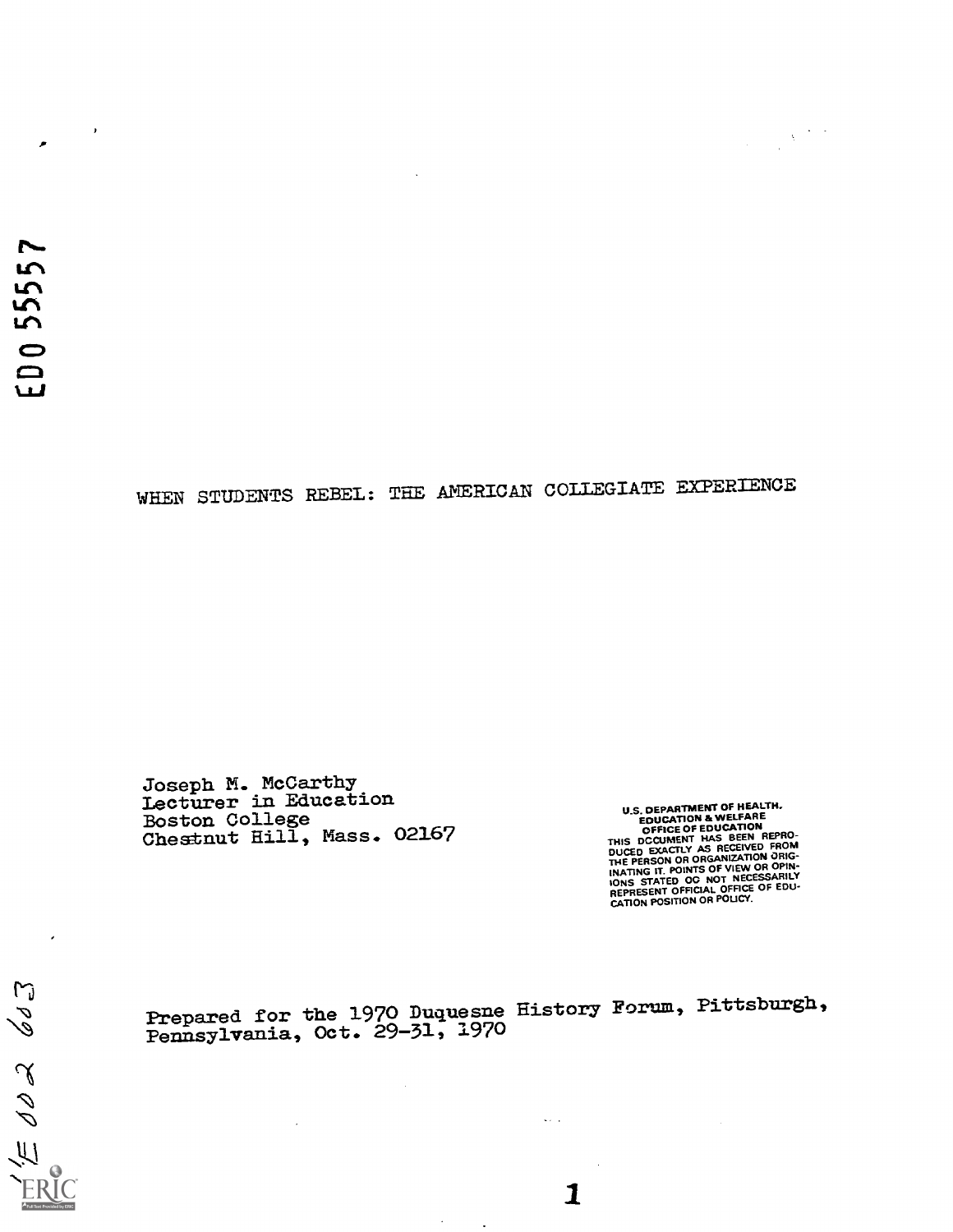Only a few years ago, students going off to college entered four years of limbo where they were largely ignored by all save the educators responsible for their nurture. Not so today. The past six years have seen growing waves of student unrest which have made college students a primary concern of all Americans. Attempts to explain this unrest are many. Among the major hypotheses are the followings

医中国性脊髓膜炎 医软骨的

- 1. permissive modes of child-raising have produced a generation which reacts tc frustration in infantile ways;
- 2. deterministic behavior theories have created a class of persons who reject the notion of personal responsibility;
- 3. affluence unaccompanied by a tradition of service makes work meaningless and a search for diversion inevitable;
- 4. breakdown of paternal authority and the resultant confusion of sexual roles has placed too much pressure on the young;
- 5. the educational climate fostered by competition with Communism often forces student protest or withdrawal;



 $\bf{2}$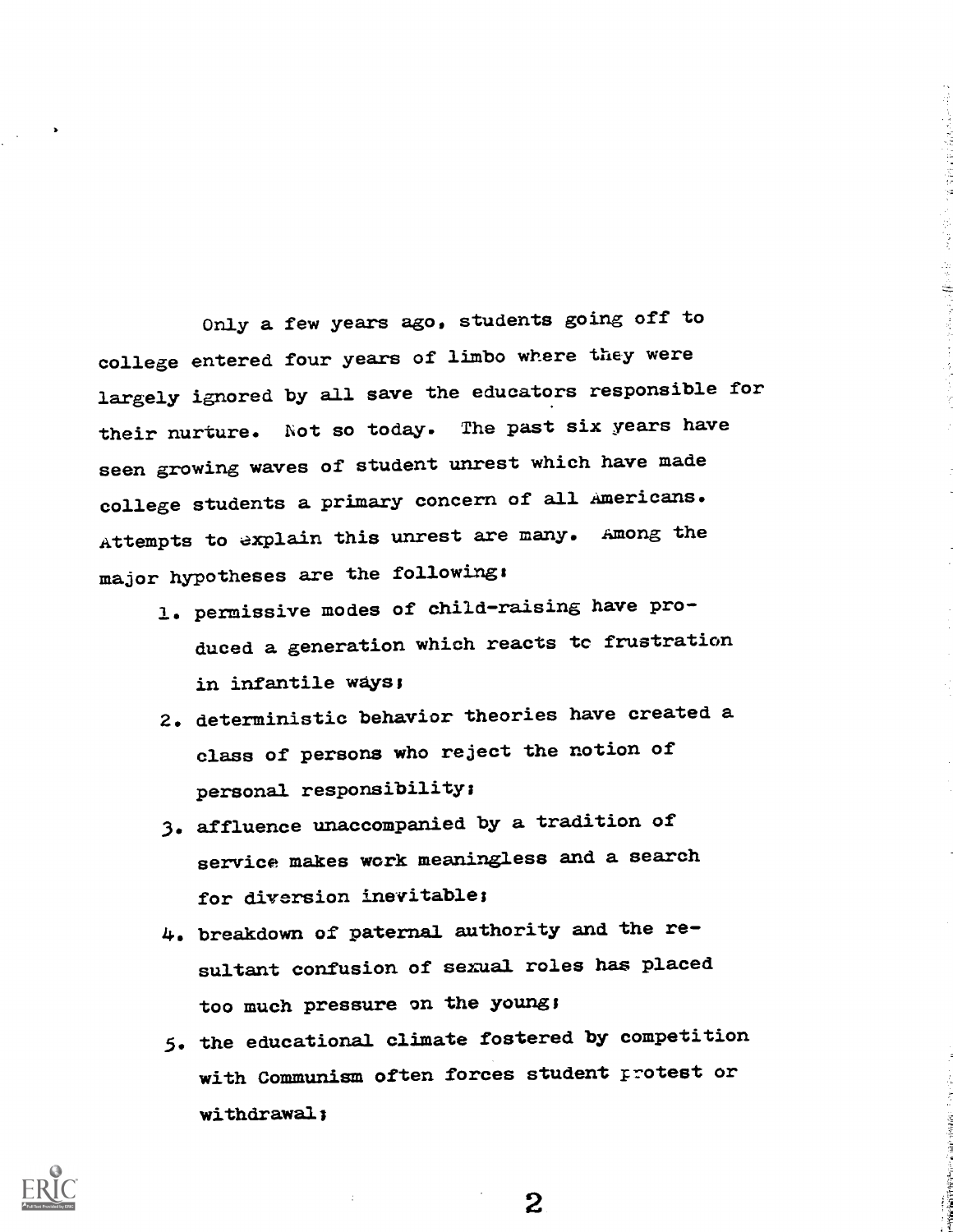- 6. draft deferments engender guilt which can only be assuaged by attacking the system;
- 7. the decreasing value of the individual in our society engenders protest;
- 8. the hugeness and complexity of our system of life foredooms movements for change within the system;
- 9. the Civil Rights movement has evoked similar student movements;
- 10. advancing technology makes pact values obsolete, future life-styles unpredictable, forcing the young to Immediate and constant change as a way of life;
- 11. media contribute to the self-awareness of the young, undermine the institutions of the past, and expose the weaknesses of casual beliefs in their pitiless glare;
- 12. youth reared in an atmosphere of scientific rationalism cannot cope with evil and guilt without lashing out at self-created devils.<sup>1</sup>

All such explanations are Inherently weak in that they examine student unrest only in the context of contemporary America, or, at best, in the context of the con-



-2-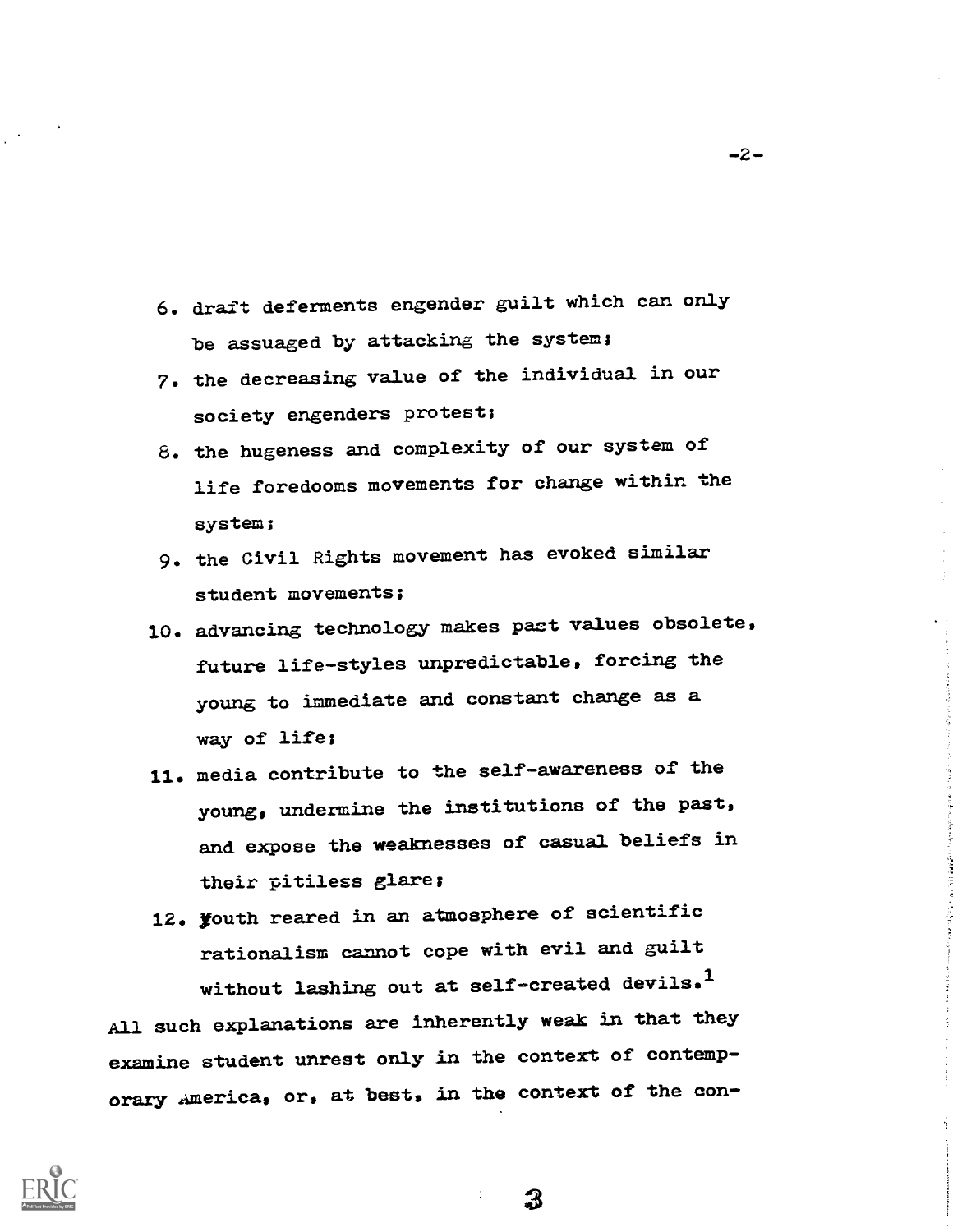temporary world. Only the barest of lip service has been paid to past actuality.

-3-

In point of fact, unrest has always been a concomitant of student life. Full-scale town and gown battles in which students were killed occurred at Paris in 1200 and 1229 and at 0xford in 1355.<sup>2</sup> In 1422, Vittorino da Feltre found it necessary to resign his chair at Padua because of the unruliness of students.<sup>3</sup> Nearer our own time, students played a significant role in the Revolutions of 1848 in Europe,<sup>4</sup> and the more recent National Socialist convulsion in Germany.<sup>5</sup> Closer to home, American higher education was racked with disturbances in the 1760-1860 period.<sup>6</sup>

While it has been averred that contemporary disorders differ markedly in nature from those of previous eras, it seems worthwhile comparatively to examine at least the two eras of American student unrest so as to illuminate current theories of student unrest by exposing those elements which transcend contemporary Instances.

## Pranks and Boisterousness

A great deal of the student unrest in early America, as is the case today, was simply a matter of

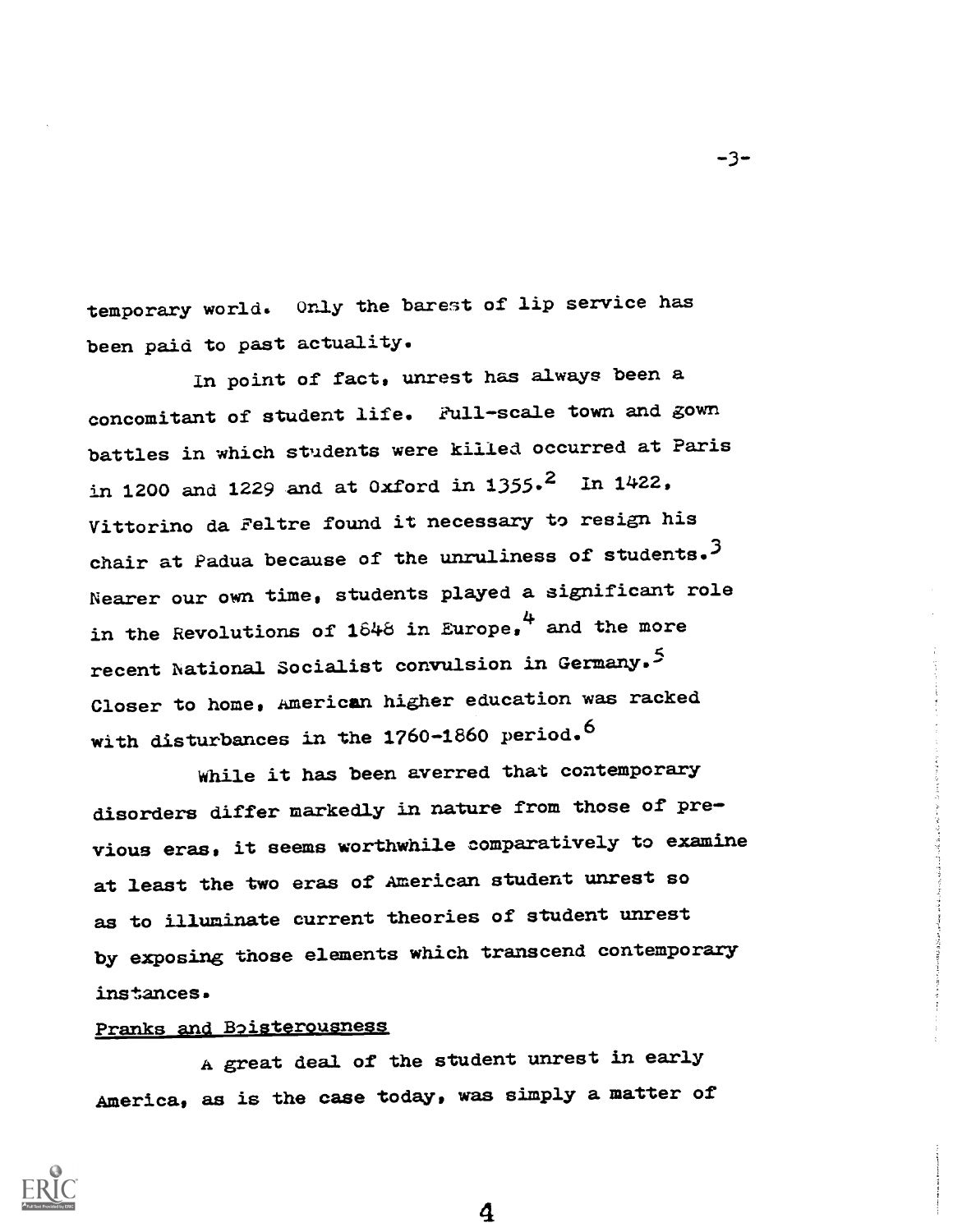youthful high spirits. The history of American colleges offers no dearth of examples.

harvard's President Wadsworth noted in his diary for 1727 that "Sir Saltonstall, who had been appointed the first Respondent for the approaching Commencement, having been a xingleader in revelling, and making great reckets and hollowinge and tumultuous, confus'd noises in the College yard, was put by from being Respondent."8

In 1817, two students at Brown University were arraigned in civil court fo burning an outhouse,  $9$ and two years later, Brown's president, Asa Messer, wrote to a parent; "Your son, since his return, has thrown a stone through the wendow of one of the Tutors, and has put into his bed a shovel of ashes; though the Tutor had given him no Provocation; nor did he even know him."10

The University of Georgia, among other disturbances, had to contend in 1830 with students "pulling down fences, tearing up corn, blocking up avenues, drawing away a wagon and sulky and throwing them into the river and breaking off the railings of the bridge.<sup>11</sup>

 $\overline{5}$ 



 $-4-$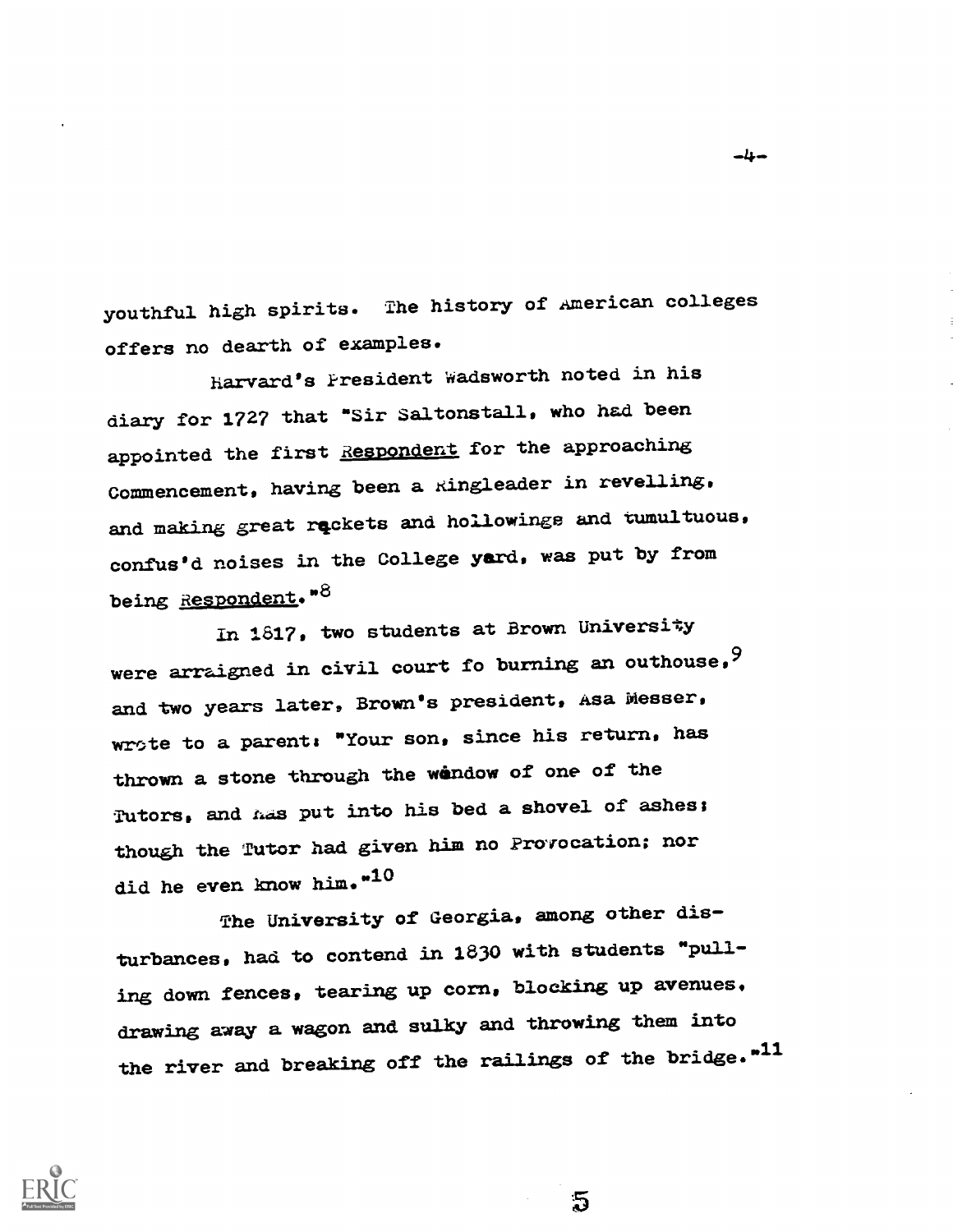The University of Alabama had to deal with such diverse instances of youthful boisterousness as vandalism of a Bible and ransacking of a tutor's room in 1840, a chivaree at a nearby ladies' seminary in 1842, and unauthorized riding of horses and the throwing of a stone at a professor in  $1647.12$ 

Some of the disturbances were clearly cases of springtime abulia, as when University of Georgia students declared their own holidays for the inauguration of President Franklin Pierce on March 4, 1853, for April Fool's Day in 1859, and for no apparent reason on April 30, 1855.<sup>13</sup>

## Serious Indiscipline

We have come to expect incident of this sort wherever young people are gathered together. What is surprising is their frequency in American colleges and universities prior to the Civil War. Dartmouth faculty met sixty-eight times on disciplinary problems in the academic year 1832-33, and the University of North Carolina faculty had to handle 282 disciplinary cases in 1851, and this with a student body of only 230: $^{14}$ 



-5-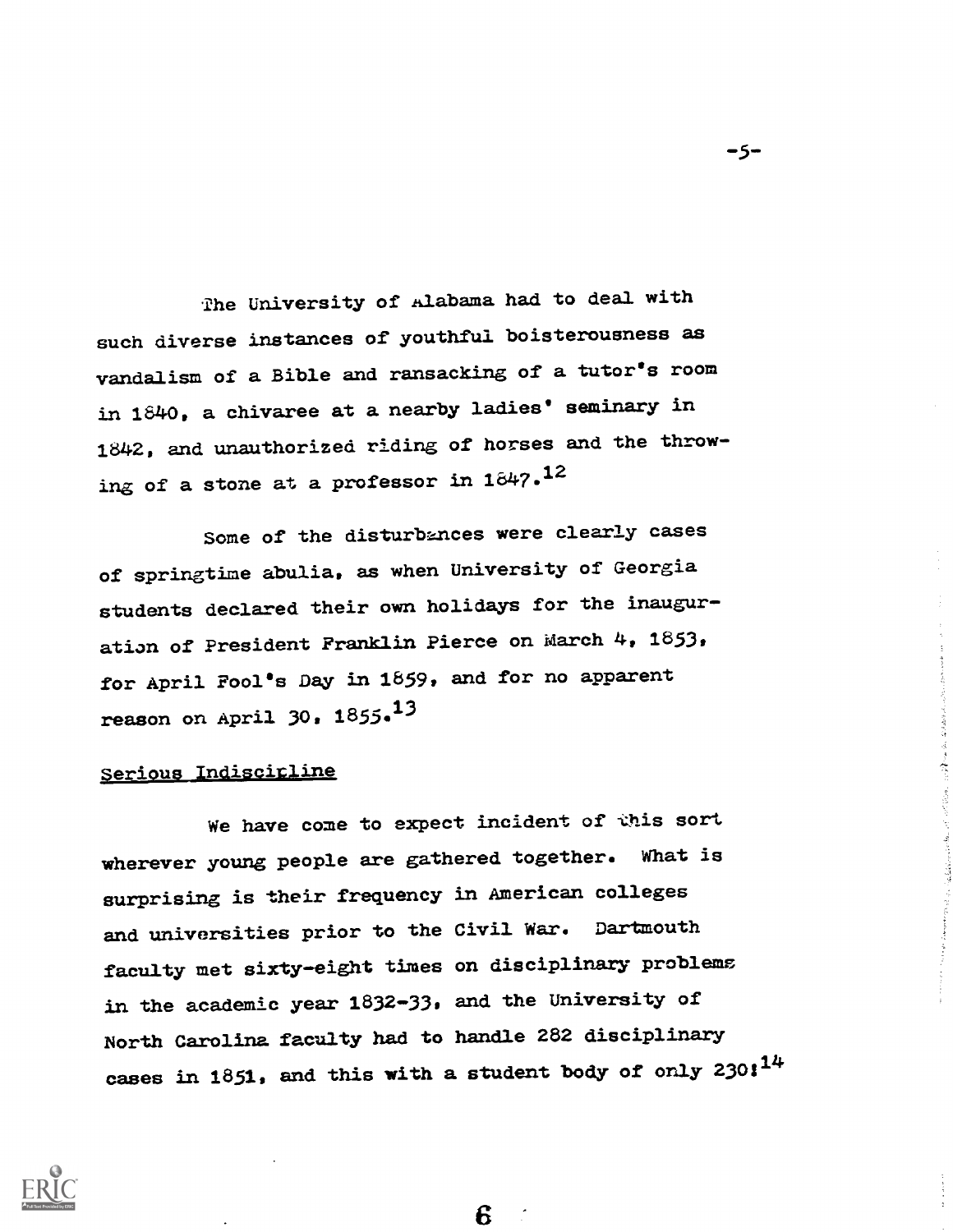This remarkable level of unruliness can be partly explained by the picayune nature of collegiate rules in the period, but this explanation is not all-encompassing. In the case of the University of Alabama, "the chief popular zeputation the school gained during the prewar days was that of a trouble spot where unruly and destructive boys, brandishing dirks and pistols, rode roughshod over their rentors, outraged the townfolk, and made University life a continuous, disgraceful brawl.<sup>"15</sup> Indeed, there were in many places instances of stabbings and shootings, some of them fatal, 16 and frequent instances of mass rebellion. It is with the latter that we are principally concerned in this paper.

#### Food Riots

Perhaps the single greatest cause of student Tebellions in this era wax, food. College rules generally stipulated that the students eat in Commons, and when the food was especially unappetizing, the students could be counted on to make their displeasure known. Again, the horseplay involved when many young men sit down to table together sometimes escalated into something quite different.

7

-6-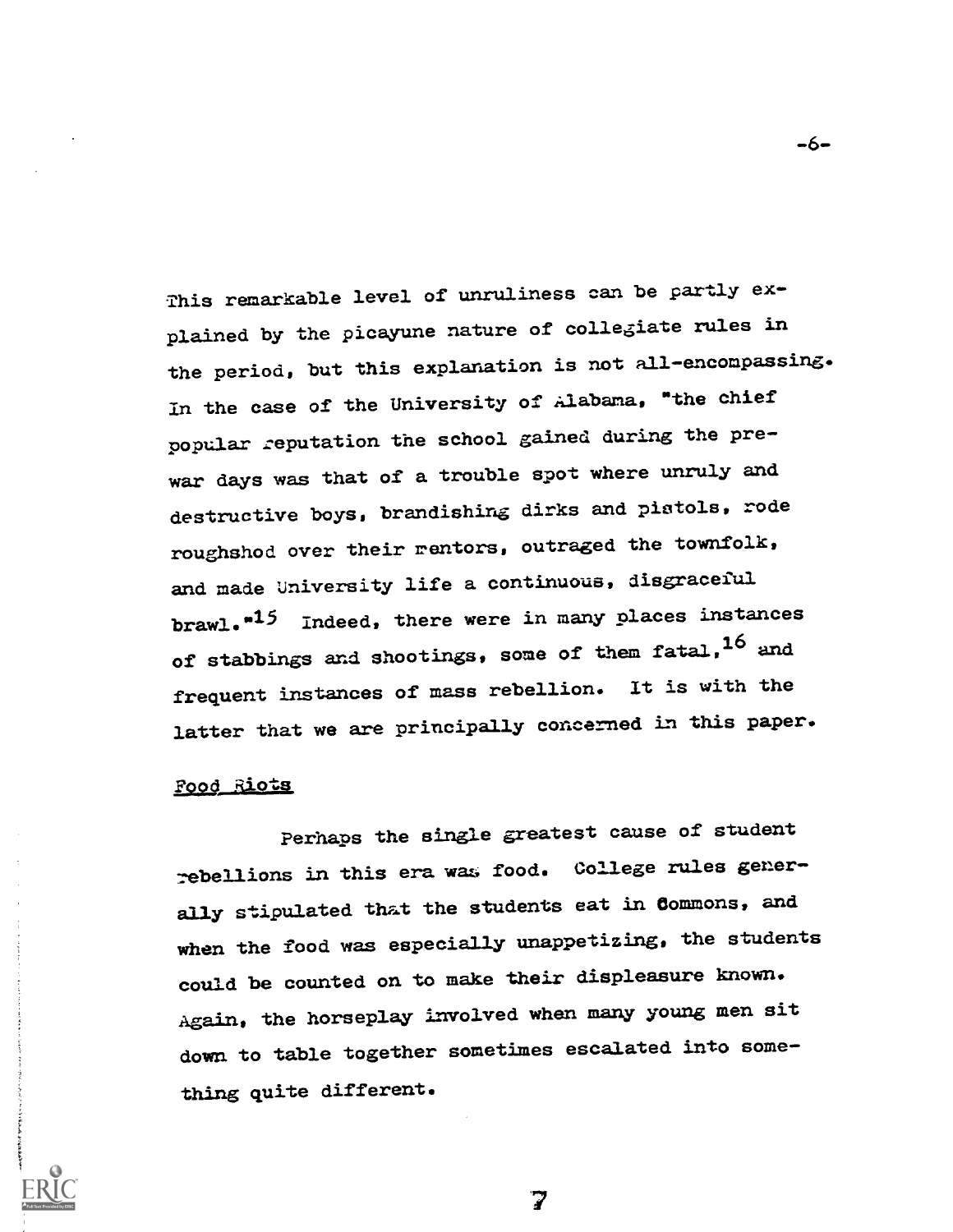A singularly dramatic protest to poor food was evidenced at Yale in April of 1764 when all but nine of the boarders were seized by violent digestive disorders diagnosed by President Clap as caused by the introduction of a physic into the breakfast dough by persons unknown. <sup>17</sup>

The prevalence and nature of food riots in our early colleges is best apparent from the many disturbances in the Commons of Harvard University.

The Great Butter Rebellion of 1766 was fought over some tubs of imported Irish butter that hal gone bad. Having made their complaints known to one of the tutors to no avail, students gathered in Holden Chapel to pass resolutions of defiance, and left Commons en masse before prayers the following morning to breakfast in Cambridge. Although a Committee of the Faculty condemned six firkins of the butter and solemnly pronounced four more fit only for use in sauses, the Corporation and Overseers apparently felt threatened by the studant action and demanded a humble confession from them. The confessions were not forthcoming until the students were confronted in Chapel by Sir Francis



8

-7-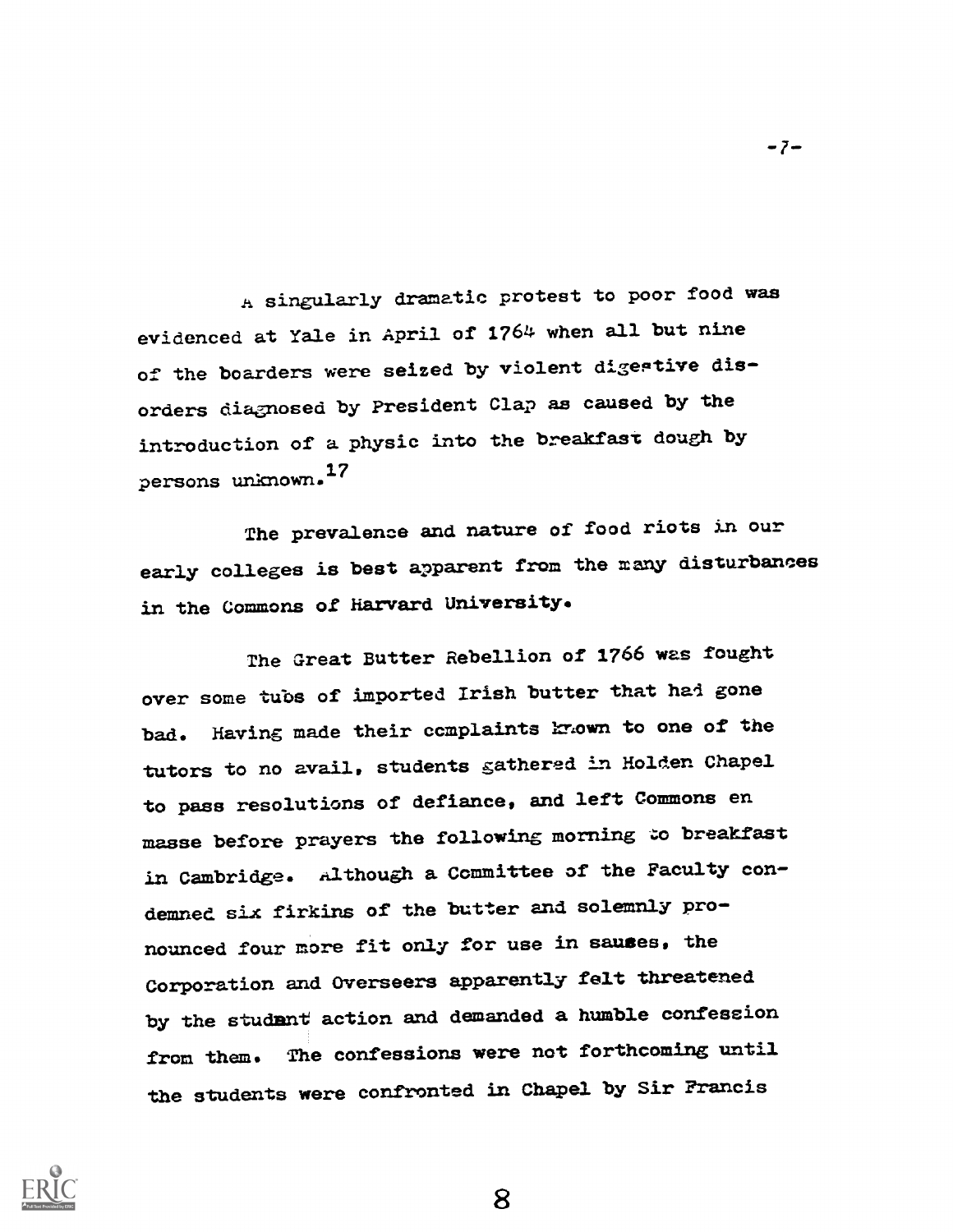Bernard, Royal Governor of the Massachusetts Bay Colony and chairman of the Overseers.<sup>1c</sup>

 $-5-$ 

Only two years afterward, continuing dissatisfaction with Commons caused the entire senior class to attempt to transfer to Yale. Frustrated by Harvard's refusal to provide letters of recommendation, they planted a Rebellion Tree that would figure in later protests.19

Following another butter disturbance in 1505, there occurred in 1807 the Rotten Cabbage Rebellion. tater a student petition to the Corporation about the food situation brought no real amelioration, the students boycotted Commons. The faculty's Immediate and somewhat puzzling reaction was to close Commons! Each student was directed to submit a written apology within the week. So few such apologies had been received by the week's end that the faculty were reduced to bargaining with parents to intercede with their offspring. The tactic was successful, and the rebellion ended. Both parties attempted to propagandize their positions, the students in a frolicsome pamphlet, "Don

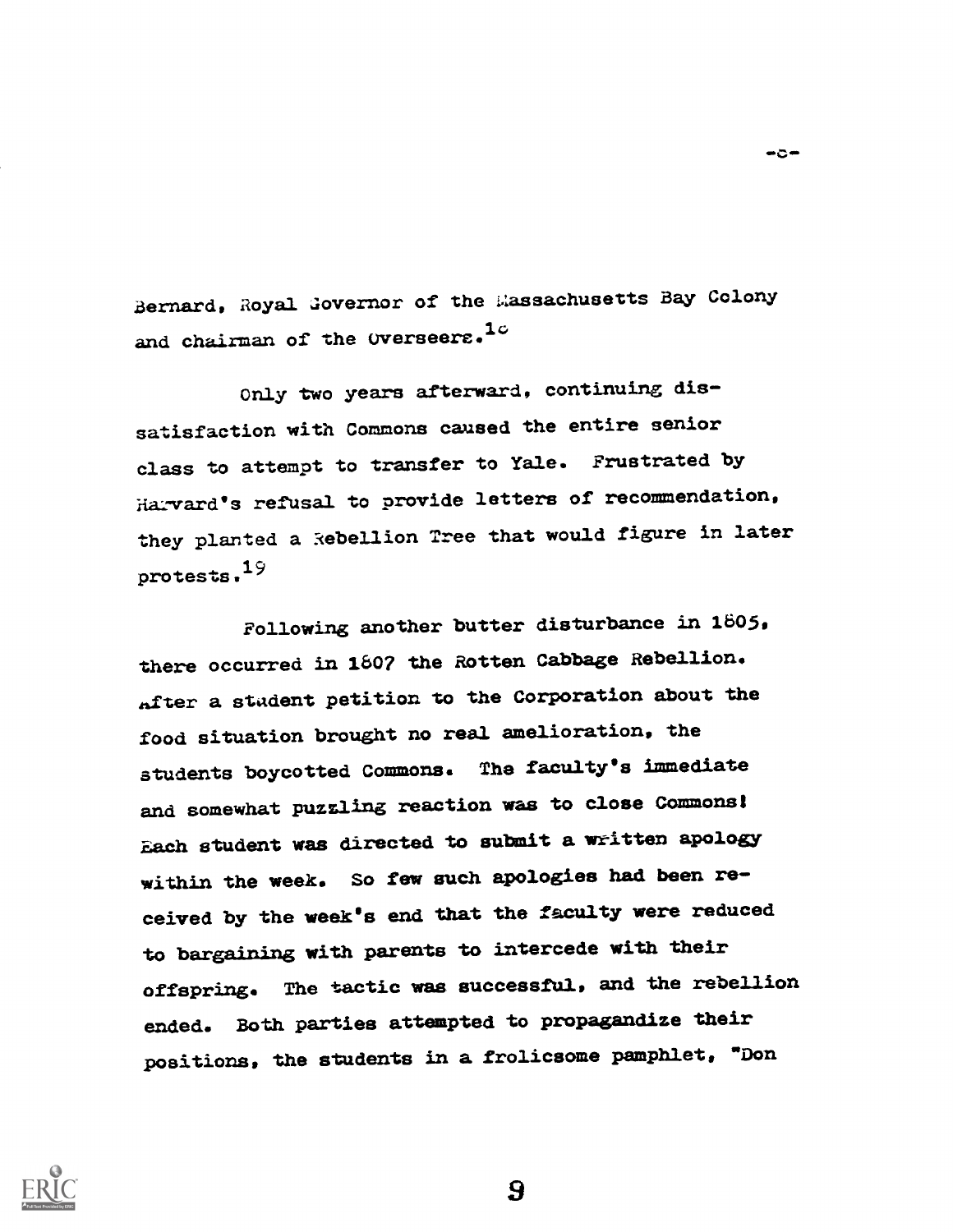Quixote at College, or a History of the Gallant Adventures lately achieved by the Combined Students of Harvard University; Interspresed with some Facetious Reasonings," and the faculty with a more sober effort entitled, "Narrative of the Proceddings of the Corporation of Harvard College, relative to the late Disorders in that Seminary.<sup>"20</sup> It was in this disorder that one university official reportedly told students that their behavior was "indecent and unmanly, evincing a disposition to break through all restraints of law and authority, a contempt of all salutory regulations, which if not checked would interitably make Harvard the burse of demagogues and disorganizers."<sup>21</sup>

A mock epic, "The Rebelliad," commemorates events which began with the hurling of a piece of bread,in Harvard Commons one Sunday night in 1618, and continued with the hurling of crockery. Four sophomores having been rusticated, the remainder of the class gathered at the Rebellion Tree and, when President Kinkland forbade such conduct, left the college en masse. So many were dismissed that only thirty-five eventually graduated with their class,



10

-9-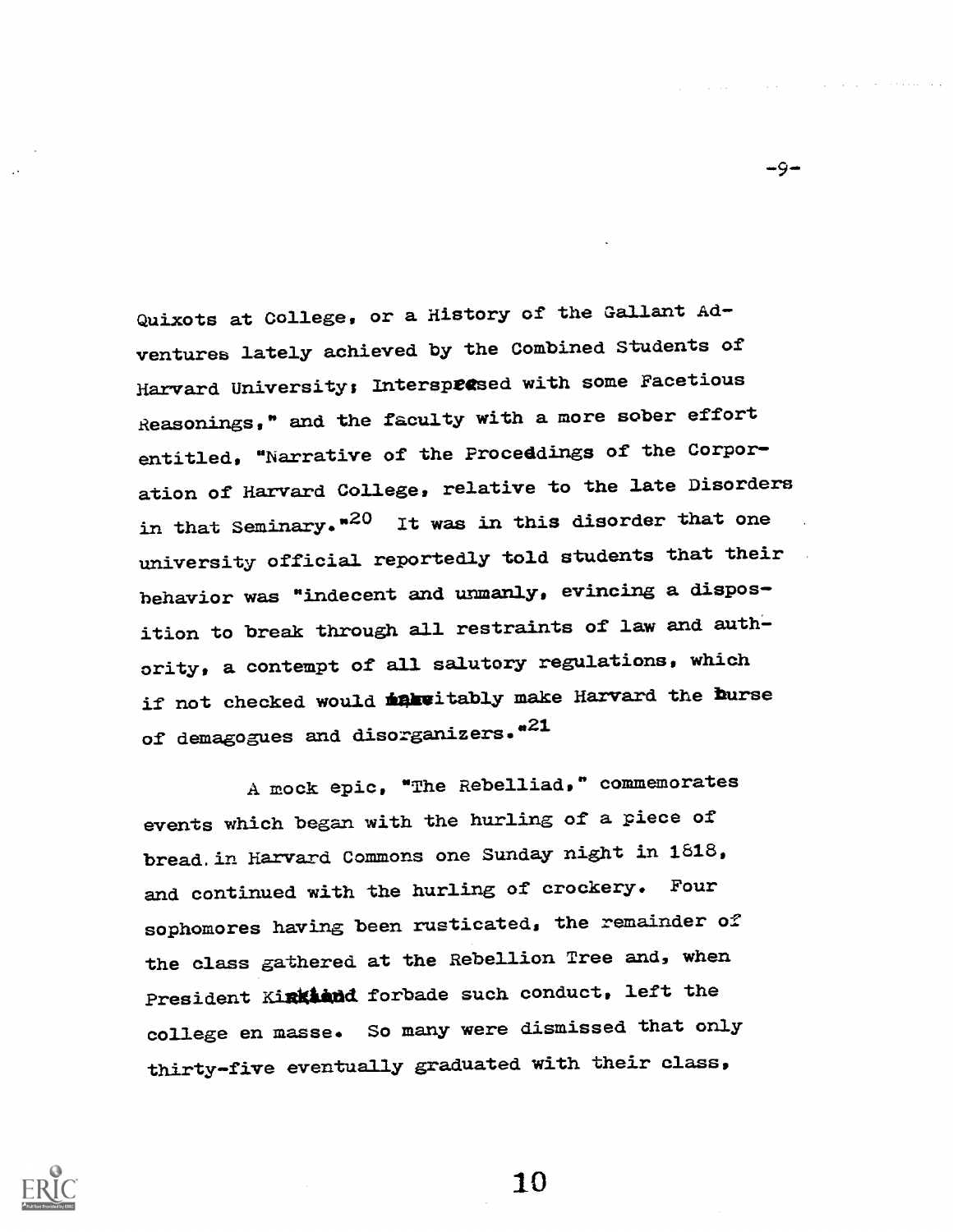others, such as Ralph Waldo Emerson, were rusticated, and the rebellion was quashed.<sup>22</sup>

When Haward abolished its Commons in 1849, a significant source of student unrest was eliminated. at that university.

# Gurriculum and Discipline Rebellions

There were many other causes for disturbance than those provided by collegiate dining halls. Most frequent of these, as we have already seen to some extent in the Harvard Commons disturbances, was solidarity with fellows who had been disciplined. One of the clearest cases of this type was the Gorham Rebellion at Amherst in 1837. When William O. Gorham ('38) was dismissed for refusing to perform in the "Junior Exhibition" on grounds of principle, his class supported him and certain of them were also expelled. At length the class retracted and all, including Gorham, were welcomed back. $23$  While this pattern is not evident in all of the major collegiate disorders of the period, it was certainly common, as will be obvious from the instances which follow.



11

 $-10-$ 

and the company of the state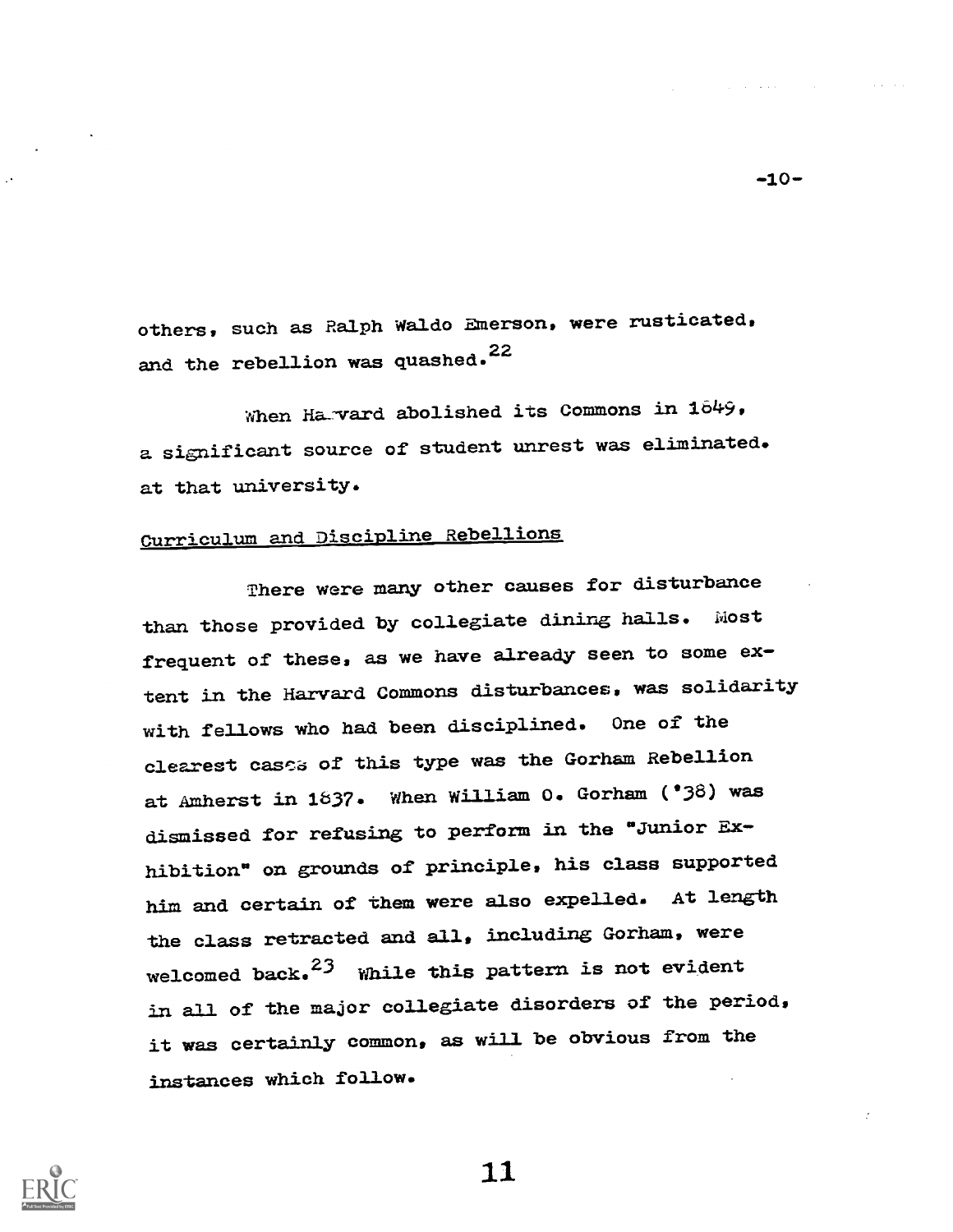One of the earliest collegiate riots occurred at Yale on July 30, 1764, when a mob of students and townspeople attacked President Clap's house "by throwing great stones against it with violence which broke about 30 squares of glass damnified the window sashes and clapboards broke off and carried away the gates, and other enormities did committwhereby the president was slightly wounded.<sup> $n24$ </sup> Only two years later, a spring teeming with student unrest culminated in a grievance petition signed by most upperclassmen being presented to the Corporation, which, after hearing out the students, advanced the date for the spring recess. Continued unrest, however, forced them to send the underclassmen away before the end of the academic year. In the wake of these disturbances, President Clap resigned on July fifth.<sup>25</sup>

Princeton suffered a series of rebellions in 1807, 1814, and 1817. Of the last, President Ashbel Green noted in his diary: "January 19. 1817. A very serious riot commenced, with the manifest intention of preventing the usual religious exercises of that sacred day . . . . A great deal of glass was broken; an attempt was made to burn the out buildings, and the



 $-11-$ 

STANDARD STANDARD STANDARD STANDARD STANDARD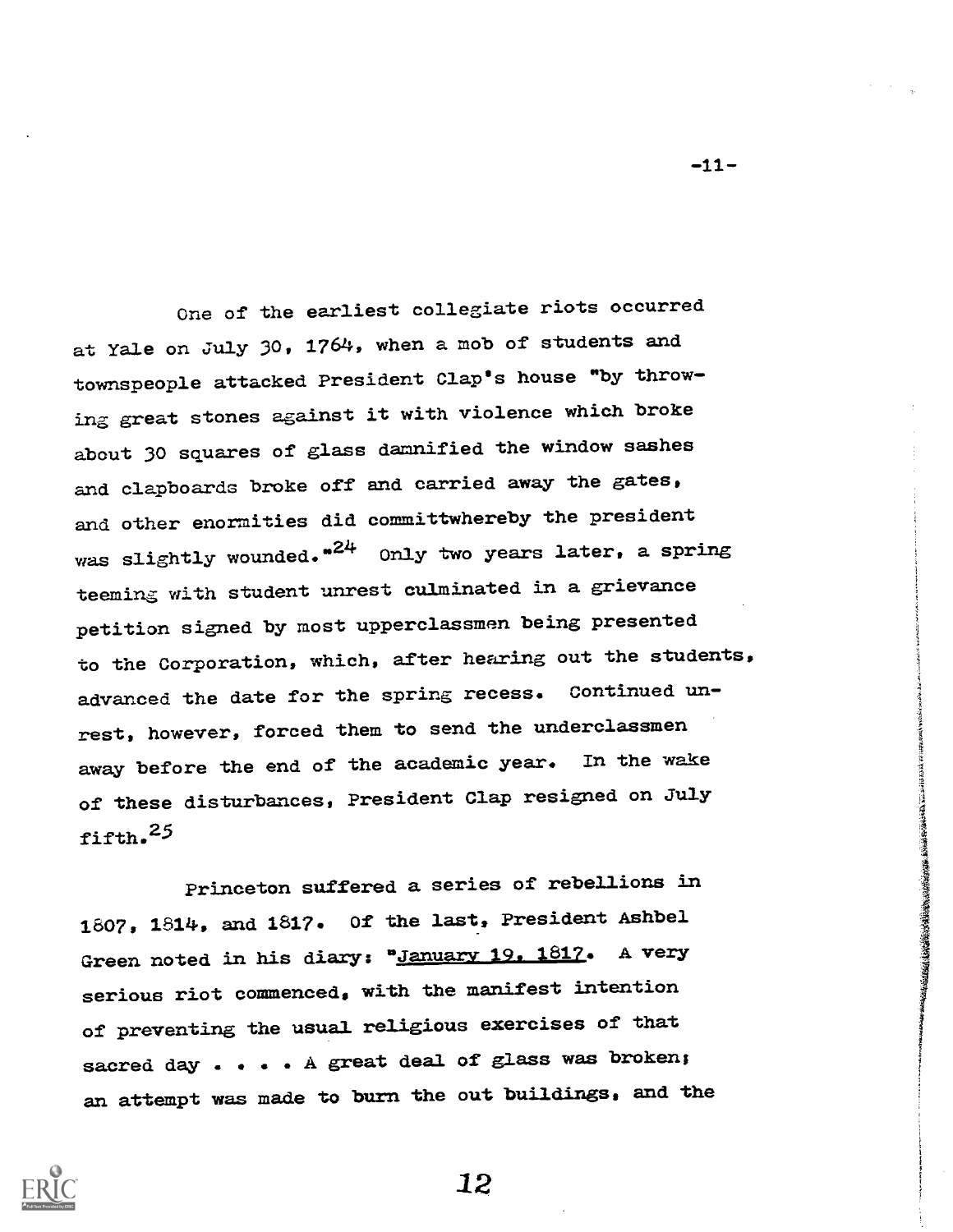bell was rung incessantly.<sup>\*26</sup>

Brown University's ?resident Messer found it necessary to write to a clergyman in 1819: "Some time since a large number of our Students combined together for the Purpose of subverting a regular recitation; and from them we selected twelve supposed to be prominent, and fined them each four dollars. Tour Son is one of the twelve.  $n^{27}$  In the same year, the chapel and dining hall were vandalized and the yard gates and the shutters of the college-house stolen. $^{28}$ 

A much more serious and organized protest occurred in 1824 when several students who had petitioned the Corporation were suspended, whereupon the library and chapel were ransacked, recitations disrupted for weeks, and windows broken in the president's house.<sup>29</sup>

The University of Georgia was the target of an especially well-organized riot in 1832 when fourteen students marched through college buildings at night, breaking doors and windows, making a great racket, and carrying away the chapel steps.<sup>30</sup>



13

-12-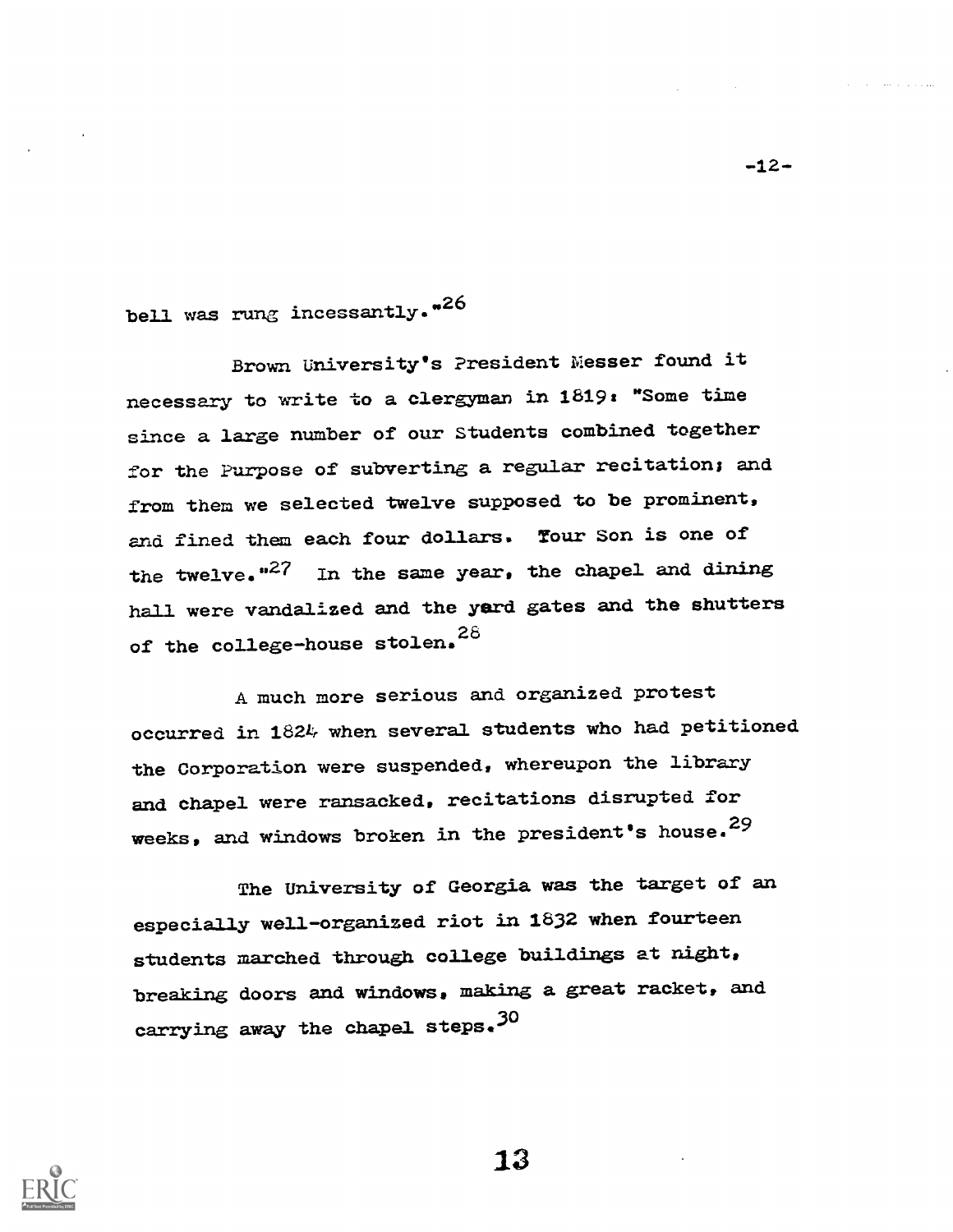A rebellion with quite a contemporary flavor erupted at Harvard in 1834. The exact nature of the incident which triggered it is unclear. Some say it was a dispute between a freshman and his Greek tutor, others that it was a freshman-sophomore rebellion against a Latin professor. At any rate, some students having been disciplined, their fellows petitioned the faculty. When the petition was rejected, they rioted. By May twenty-ninth, President Quincy found it necessary to send the sophomores home. He then announced that he would ask the Grand Jury of Middlesex County to investigate the property damage. A "black flag of rebellion" appeared on Holworthy Hall; furniture and windows were broken; the juniors took to wearing armbands; a handbill attacking the president appeared; Quincy's effigy was hanged from the Rebellion Tree; there was an explosion in the chapel; the seniors issued a signed circular giving their version of events. No students were punished as a result of Grand Jury action, and so the disturbance gradually died down.<sup>31</sup>

Among the last collegiate rebellions of the period were two which occurred at the University of



 $\blacktriangleright$  .

14

 $-13-$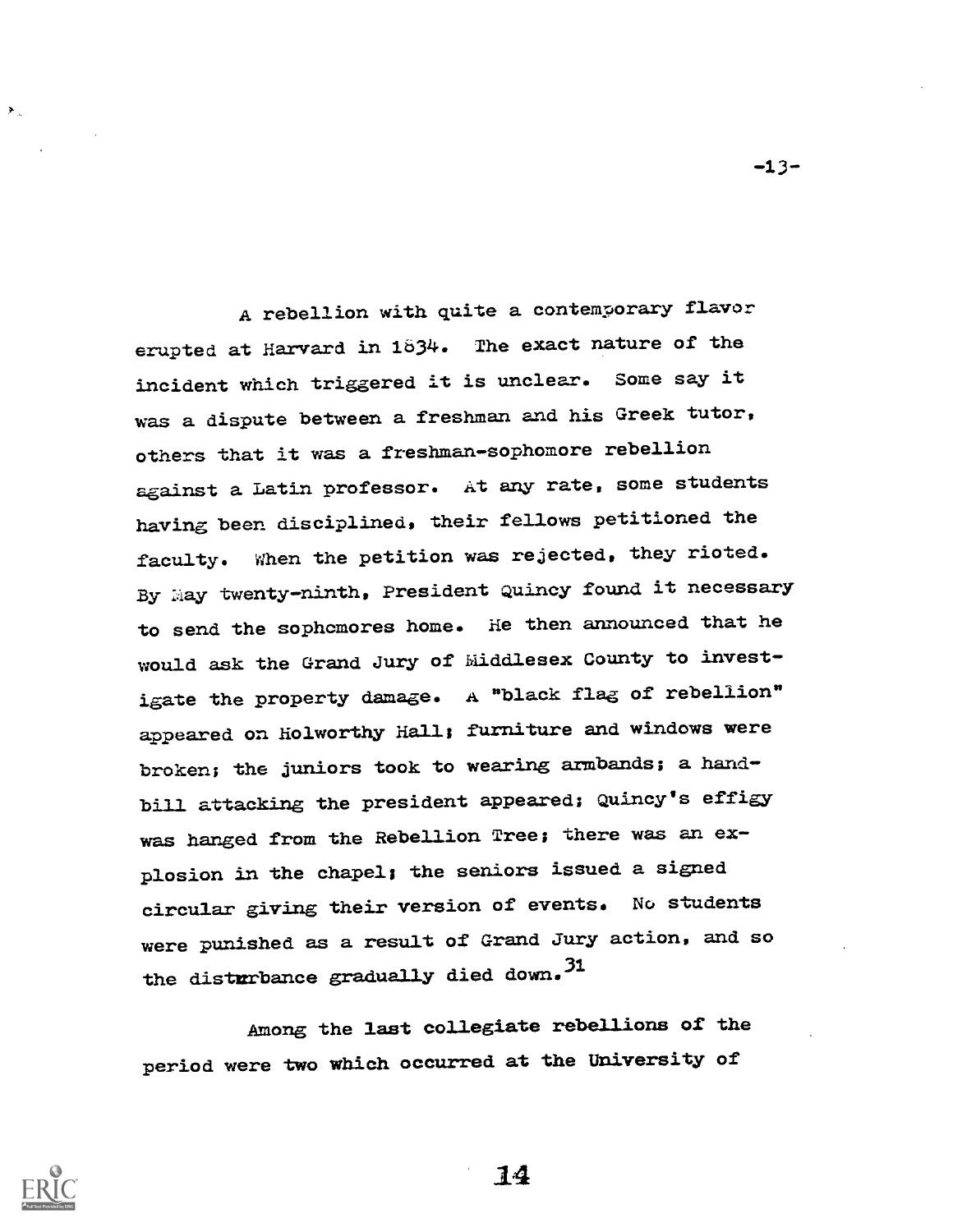Alabama. The first, in 1645, began when some students were suspended for harassing ladies walking through the campus. Other students then rioted and were suspended. Eventually, most signed a recantation and were reinstated.<sup>32</sup> The second was occasioned in 1854 by the exp pulsion of a sophomore, James M. Doby, for warning hie fellows of a faculty inspection. Thirty-three of his classmates signed a letter to the faculty threatening to boycott college exercises until his reinstatement, and were in turn suspended. Other students withdrew in protest, and newspapers throughout Alabama condemned the faculty.  $33$ 

#### Causes

While the individual causes of the disturbances described varied a good deal, three general groupings of causes can be adduced: the pettiness and rigidity of discipline in our early colleges, the influence of social and political flux in the emerging nation, and the clash of Southern and Northern life styles. These are to some extent mutually interpenetrating.

Many authors who treat of rebellion and dis-



15

 $-14-$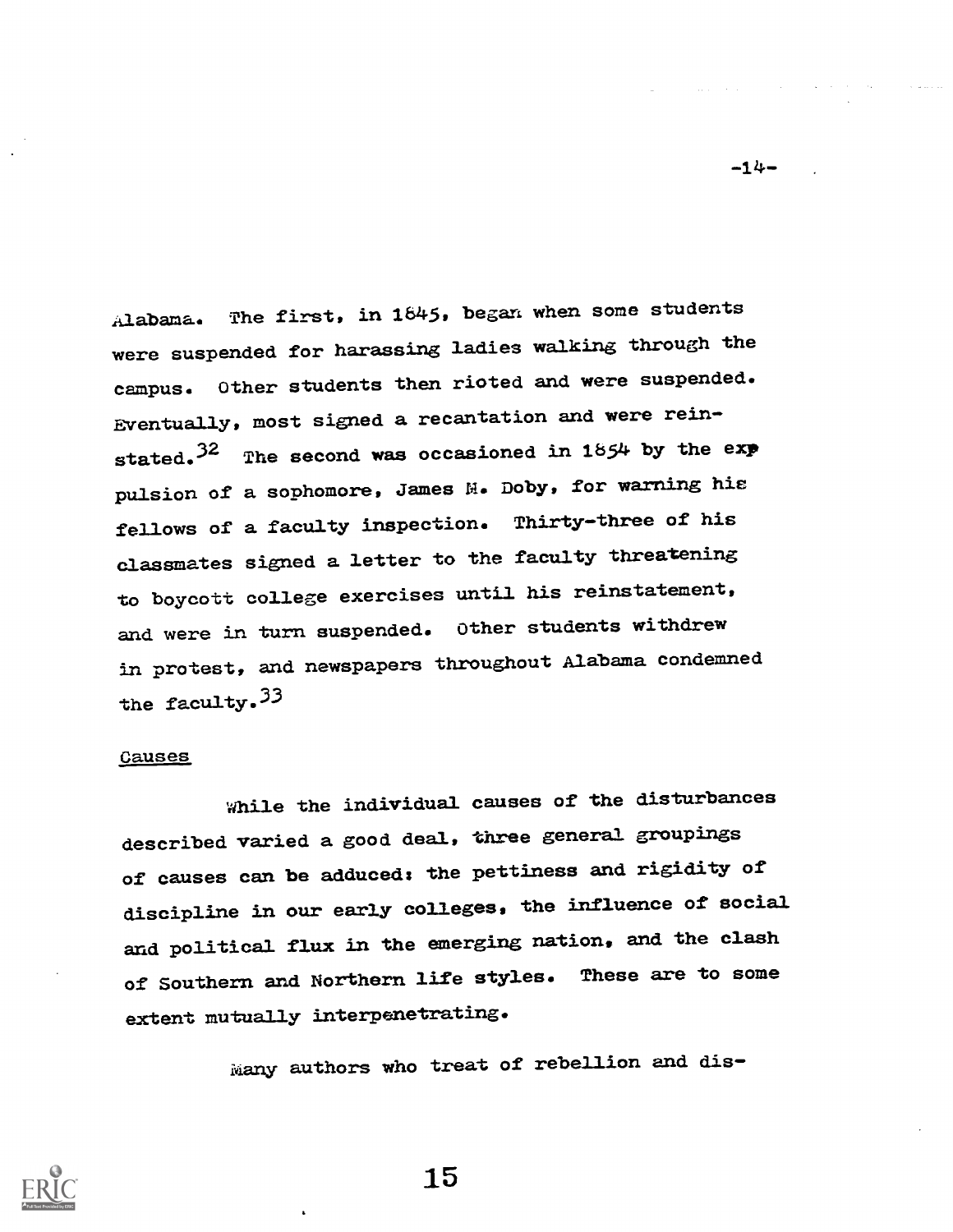turbances in histories of individual institutions or in more general histories do so as part of a larger treatment of collegiate discipline.<sup>34</sup> Far from being a mere convenience in outlining, this reflects a real causal connection. College rule books were lengthy and detailed, offering few outlets for youthful high spirits. They seem to have derived foom the Yale codification of 1745, 35 thus reflecting the stern Puritan ethic of New England.

Throughout the period under consideration, that ethic was dying, doomed by the new political egalitarianism and the rapid social change of a growing country. It is significant that most of the student rebellions occurred after 1600, and a great number after 1826 when the Jackson Era brought particularly marked social and political change. Yet the evidence of politieal change's influence goes baek to the disturbances at Yale in Revolutionary times, of which one author has commenteds "Student unrest was undoubtedly augmented by the bold example of the Sons of Liberty in political affairs."36

The times were changing, and the movement away from Puritan theocracy to democracy and from belief in



16

 $-15-$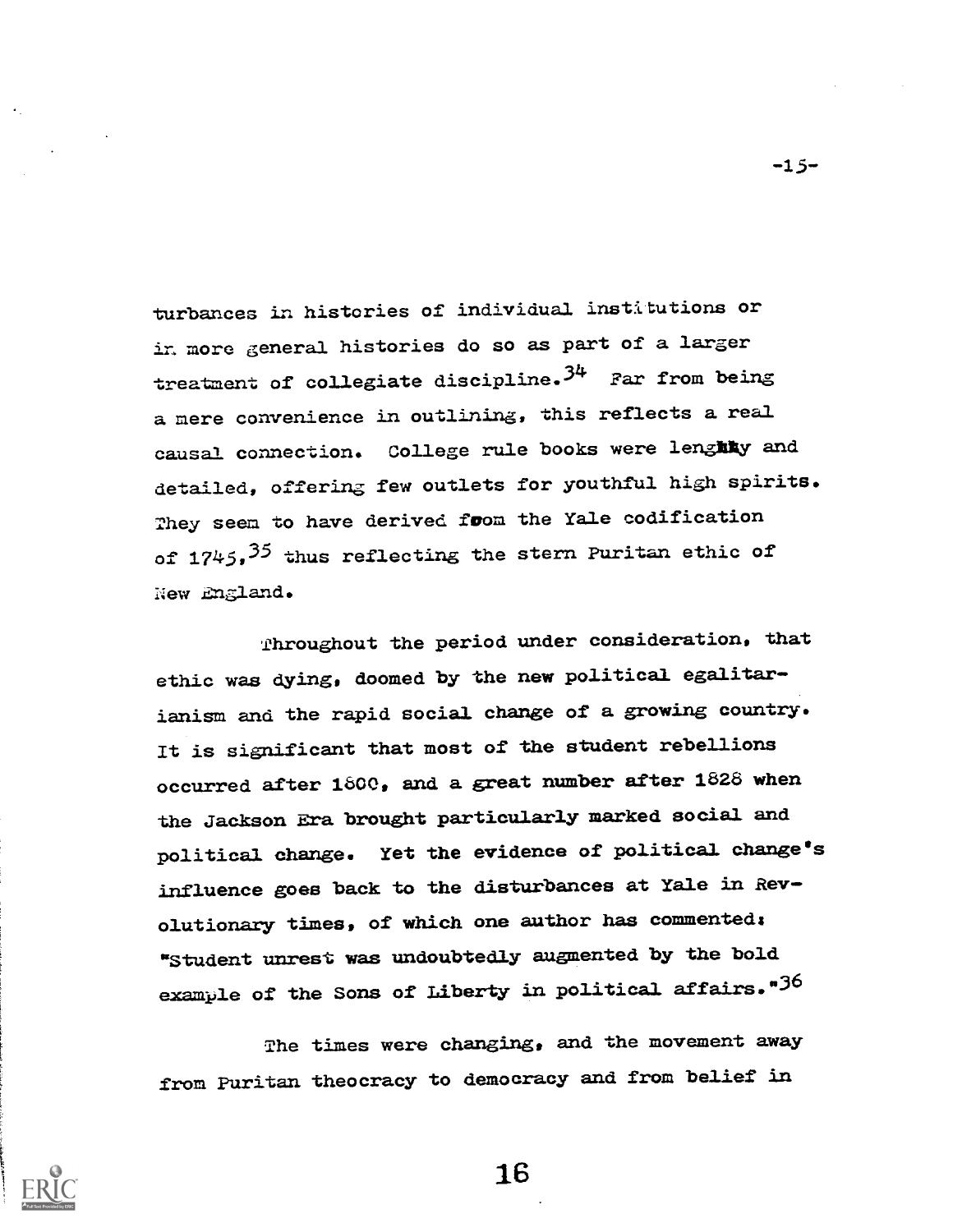man's depravity to belief in man's perfectibility, if it made possible Jacksonian Democracy, reform movements, and artistic renaissance, also made student unrest inevitable. For collegiate governance lagged behind the times, causing one perhaps well-intentioned professor to view the crisis in a strikingly contemporary way:

IndulGed, petted, and uncontrolled at home, allowed to trample upon all laws, human and divine, at the preparatory school, . . . the <u>American</u> student comes to college, but too often with an undisciplined mind, and an uncultivated heart, yet with exalted ideas of personal dignity, and a scowling contempt for lawful authority and wholesome restraint. How is he to be controlled?

To strike a further contemporary note, it is well to bear in mind that the Industrial Revolution was a major factor in accelerating social change In the early nation, so that one could well assign some blame for unrest to the advance of technology!

Finally, it is striking that "the most serious rebellions were those which either occurred in Southern colleges or took place In Northern institutions with large contingents of Southern students."38 Southern students were quicker th regard the codification of Puritan New England as tyranny.



-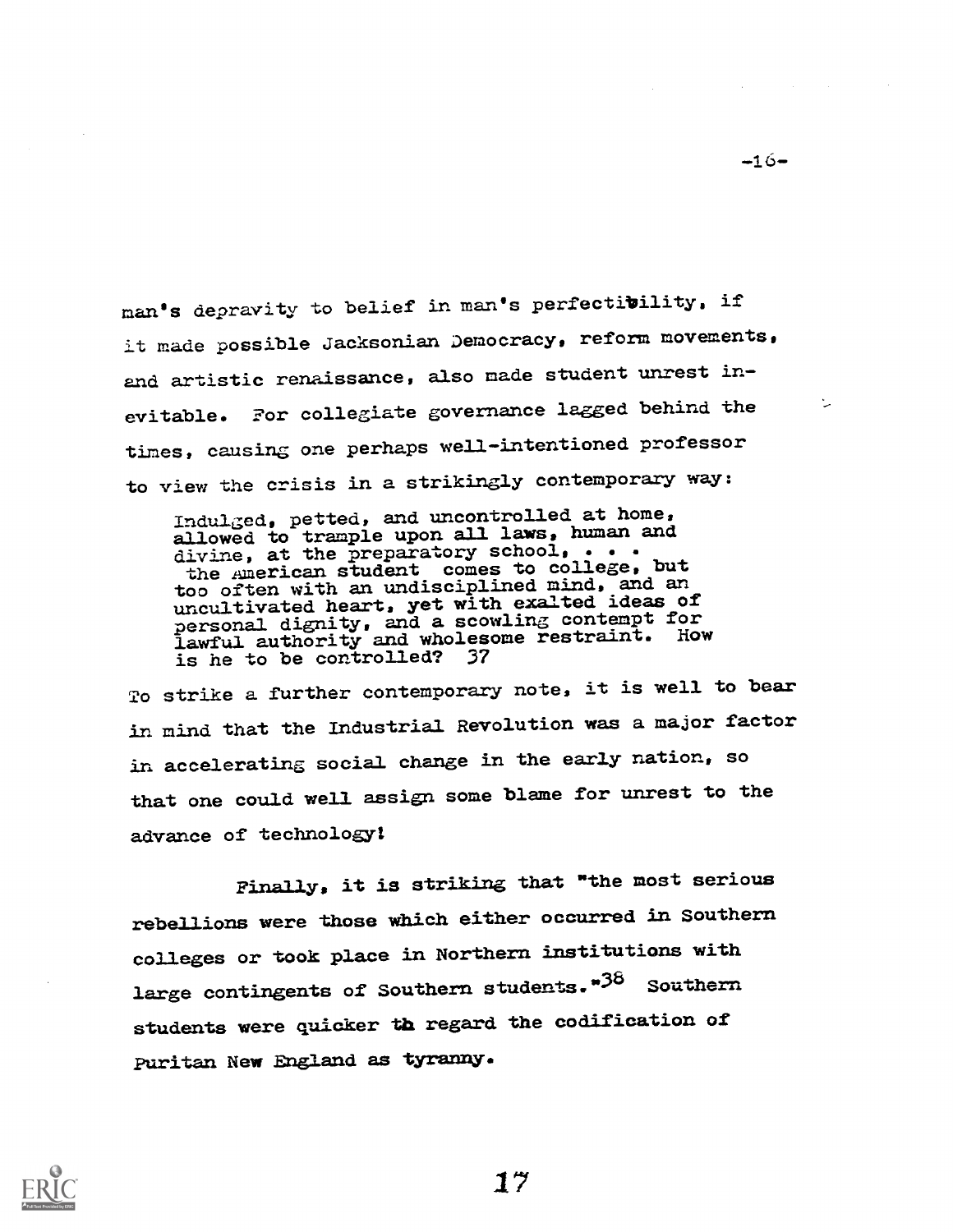One can, then, characterize student unrest in our early colleges as a reaction against the environmental press of institutions whose governance had failed to keep pace with the extremely rapid social changes of the day. Significantly, violence was by no means confined to the campusez, tut was a generalized social phoenomenon in the period.

#### The Contemporary Scene

we also live in an era of rapid social change and attendant violence, and the root causes and dynamics of our student unrest (not to mention its forms and procedures) do not seem markedly to differ from those of unrest in the earlier period.

Contemporary American student protest may fairly be said to have begun with the Free Speech Movement at Berkeley in 1964. Since then, literally hundreds of disturbances have rocked American campuses each year. There are many more than there ever were; they are more interrelated than they ever were; more of them are specifically directed to extra-campus issues. Yet the similarities with the past are many and striking.

While it is tempting to view our current campus



-17-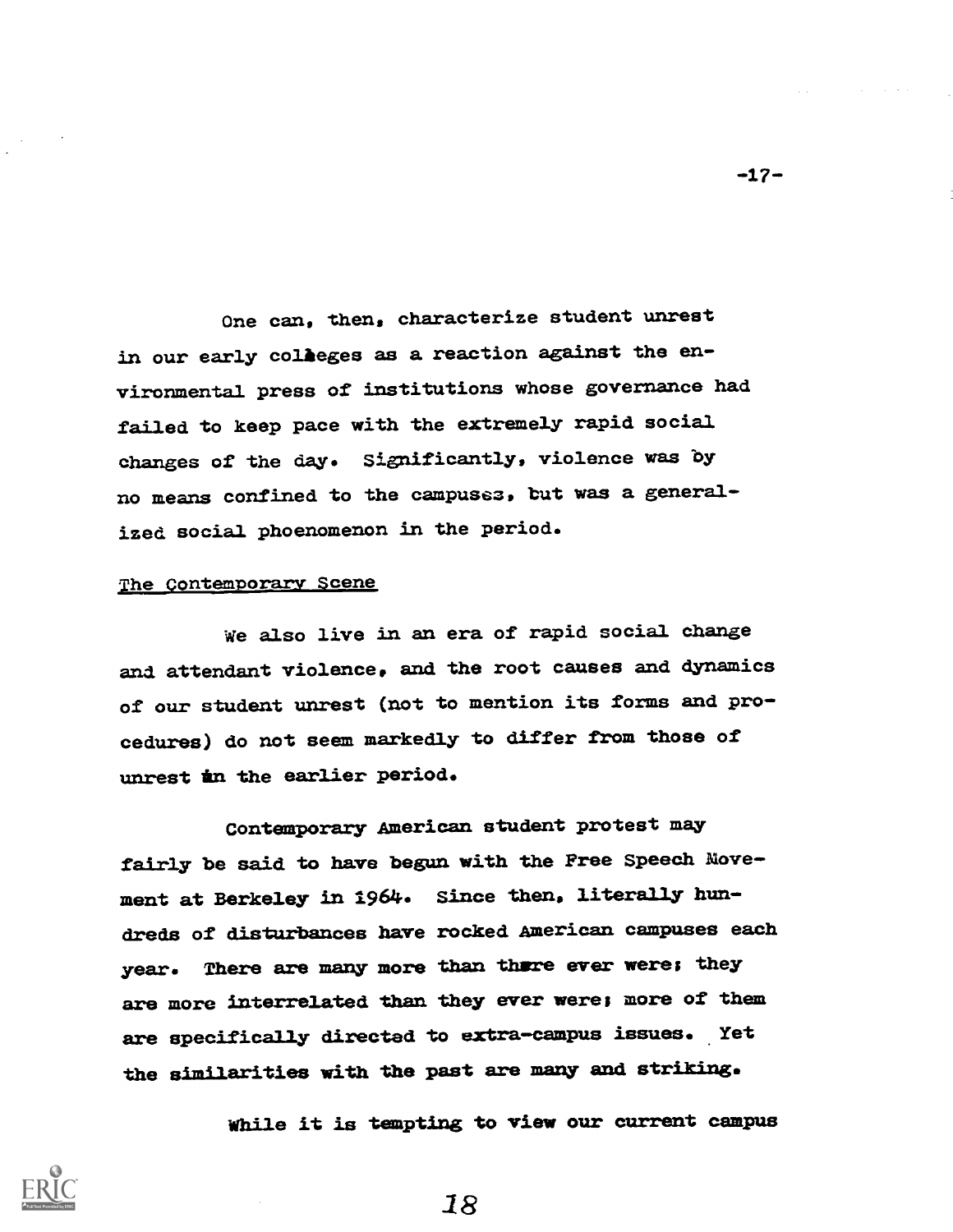disorders primarily in terms of off-campus issues, it is necessary to note that one researcher has found that  $c2\%$  of the disorders in 1964-65 and 66% of the disorders in 1967-66 were directed at specifically institutional problems, and a percentage of the "off-campus" issues could fairly be described in terms of university policy towards these issues rather than the issues in vacuo.<sup>39</sup> Another prominent researcher has noted:

The largest number of all types are reported from schools with rigid, highly controlled environments . . The implications seem clear enough. Institutions that stress opportunities for personal growth have far fewer problems than those that do not. But the most severe sources of tension ordinarily arise in those place that are administratively over-organized and severely restrictive of student play -- that attempt, in other words, to maintain an excessive degree of control over student impulse life. 40

#### Cases in Point

The experience of Columbia University is somewhat illuminating in these regards, especially since Columbia, as an Ivy League institution, has traditionally been regarded as a mecca for the brightest and most mature students and because there is a tendency to identify the Columbia uprising with the external political objectives of leftist students. In point of fact, however, student living conditions and the absence of



19

-16-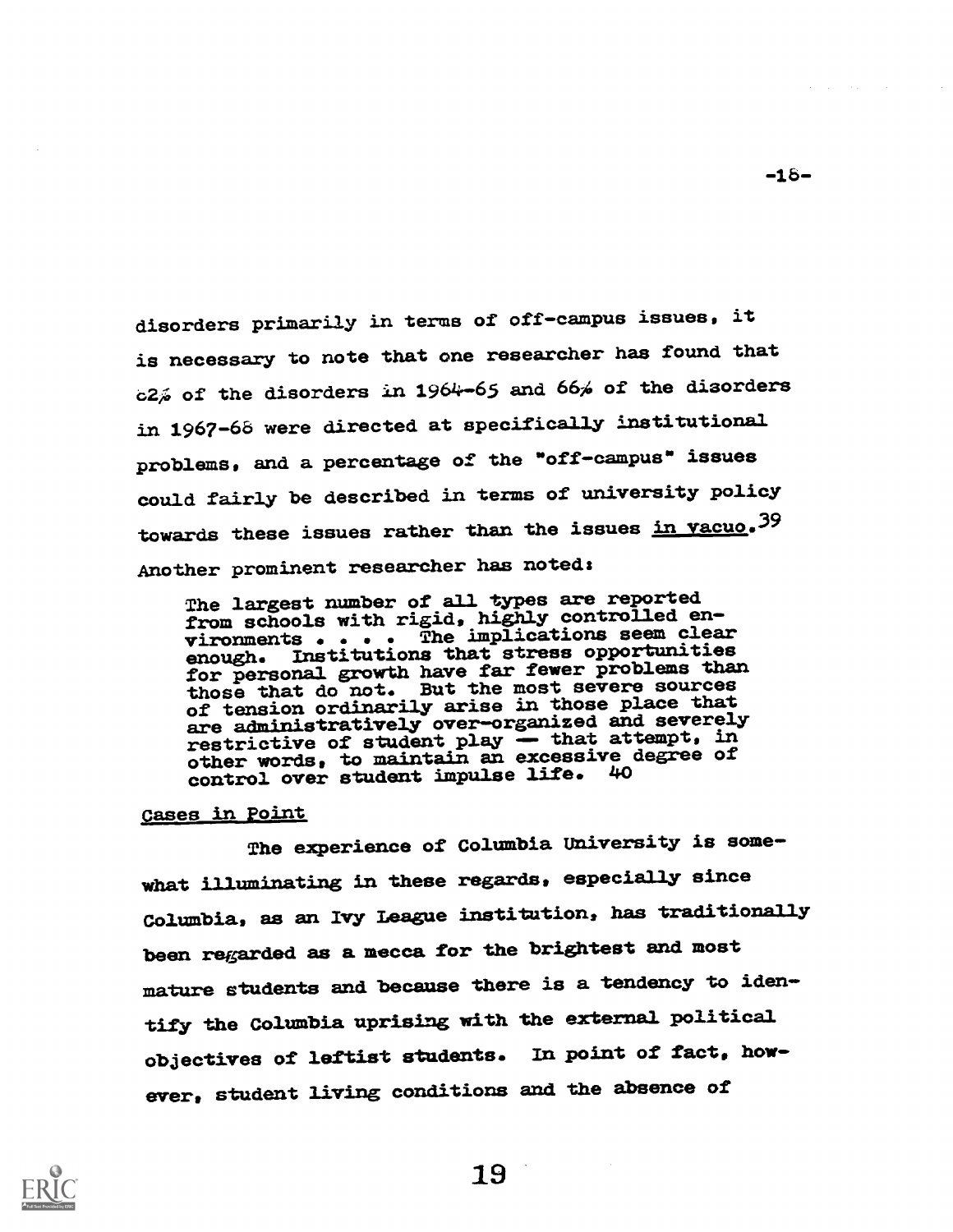student <u>esprit de corps</u> at Columbia have been criticized.<sup>41</sup> Moreover, it was at Columbia that the Vice-Dean of Graduate Faculties was reported by the school newspaper to have said: "Whether students vote 'yes' or 'no' on an issue is like telling me they like strawberries."<sup>42</sup> The atmosphere was not as rosy for students as it might have appeared. Perhaps the most important issue of the strike was the university's building a gym in Harlem, symbolic to students of its exploitation of the community,  $43$  while previous disturbances had centered on the presence of NROTC on campus, CIA, Marine, and Dow Chemical Co. recruiting, and the university's involvement with the Institute for Defense Analysis.<sup>44</sup> It seems evident, therefore, that the Columbia uprising was first and foremost a rebellion against the press of the institution, a major portion of the press being the institution's perceived reactionary attitude toward social change. "Columbia - on the shores of one of the nation's largest black ghettos and adrift in a society sick with war, manipulating the lives of its young people for misguided crusades -- was tottering along with the old order it had served so well. $"$ 

The same motifs were evident in the Harvard Strike



20

-19-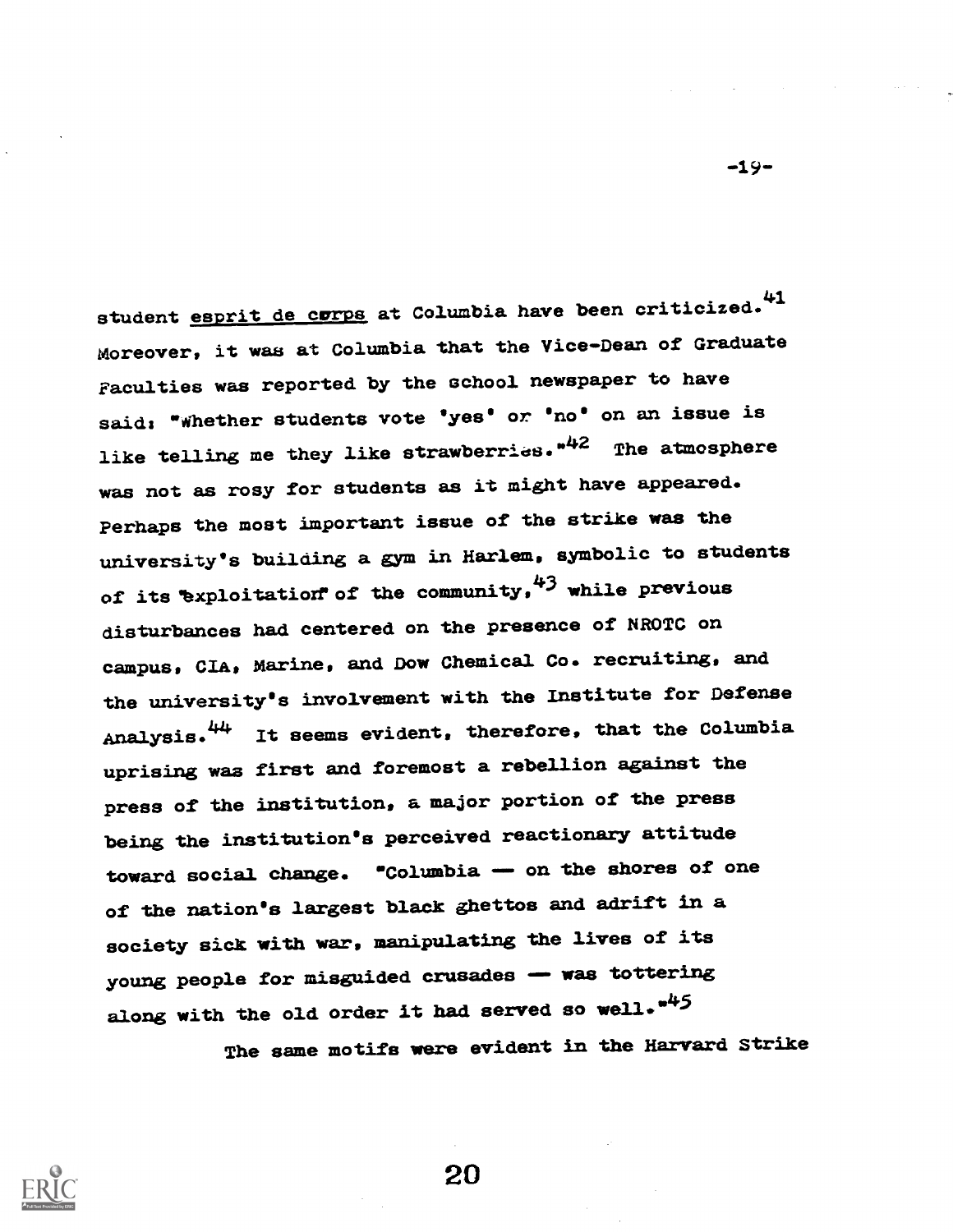of April 1969. Student life at Harvard was not all it was thought to be. "For most," some student critics afterward averred, "Harvard education remains hopelessly vast, impersonal, and dull.<sup>\*46</sup> The catalytic issue was the continued presence of ROTC on campus, even as an extracurricular activity, while previous disturbances had centered on visits by the Secretary of Defense Robert F. McNamara, and a recruiter for the Dow Chemical Company.47 Significantly, mass student support of the strike was not based on agreement with the SDS position on ROTC, but on the use of police to clear University Hall.<sup>46</sup> As so often in our history, the apparent cause of disturbance was less important than the institution's reaction to it.

This experience illuminates the radical tactic of attacking the university. In this way, committed radicals can acquire broad support.<sup>49</sup> The few are in tune (or so perceive themselves) with the massive social changes underway; the many react to these changes only as mediated by the press of institutions with which they are directly involved. Not only concerned moderates, but even the alienated can be mobilized in this way. "Far from being an idealistic reaction against society's treatment of the



-20-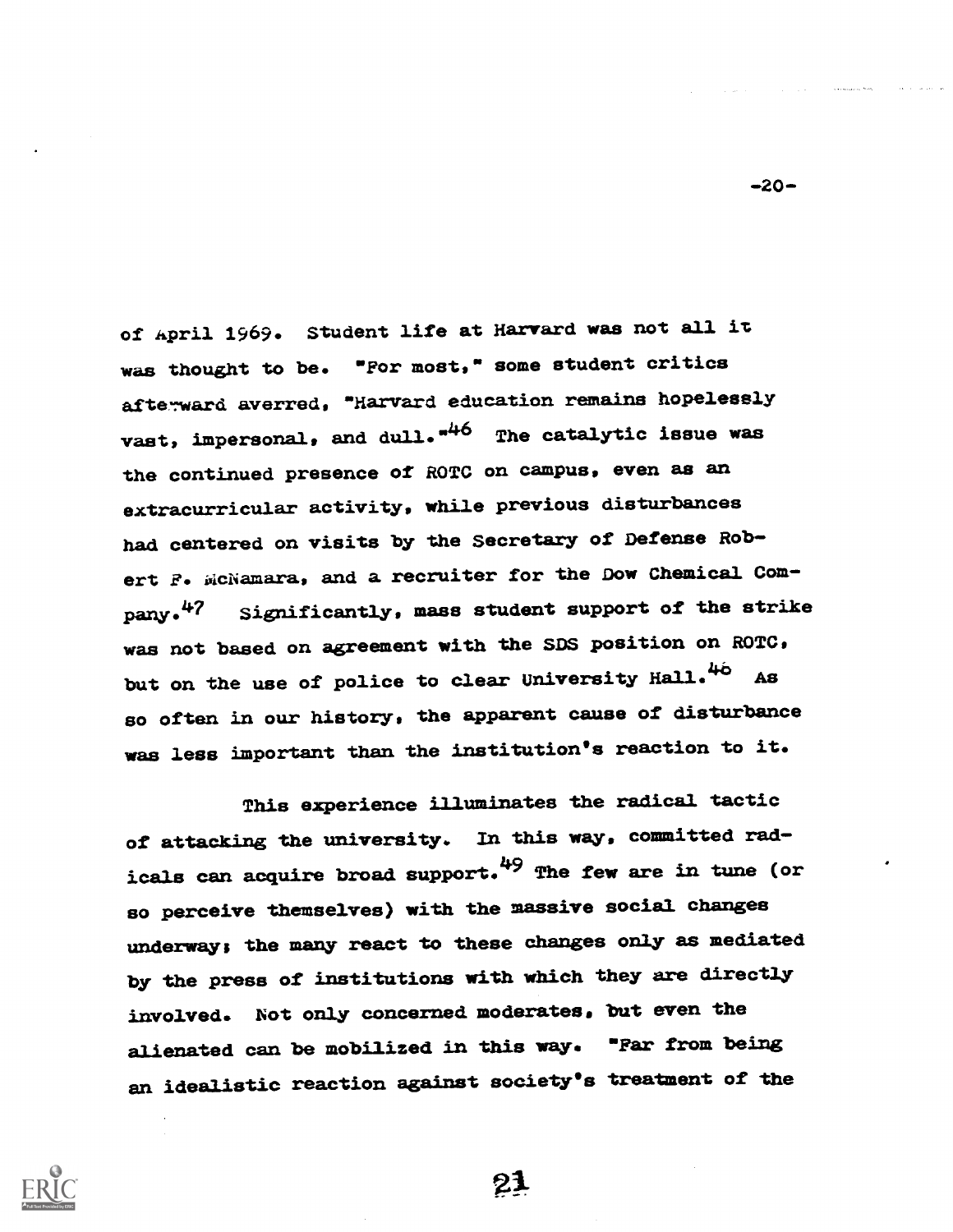downtrodden," noted one weary observer, "the purposes of the revolution/seems to be, In the words of a leaflet of the enrages of Harvard, 'to root out the boredom of our daily lives. "50

There is no need to multiply examples. Case histories aplenty habe already appeared, 51 and the press supplies more with each passing week. While Individual circumstances and incidents differ, the patterns described are repeated with monotonous and ominous regularity.

#### Lessons

It is impossible not to be impressed by the similarities in issues, circumstances, and modes between our contemporary student unrest and student unrest in the  $1760 - 1860$  period.

In the earlier period, America was struggling toward social and political self-definition. The experiment with democracy was only beginning. It would take the searing experience of the Civil War to clarify the situation sufficiently to make stability possible. In our own day, we have embarked on a rethinking of our social and political forms, characterized by the cry for

22

 $-21-$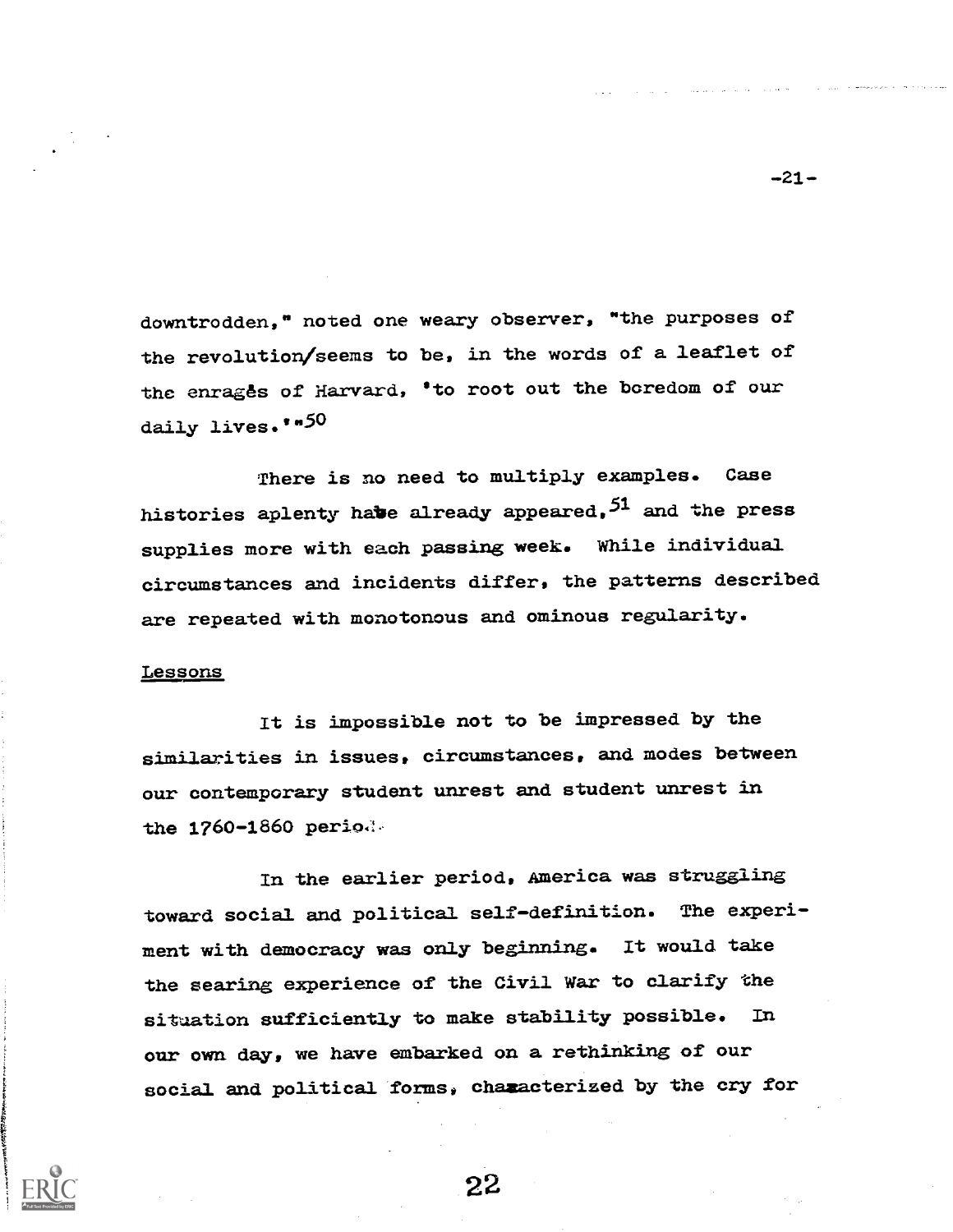participatory democracy.<sup>52</sup> Thus sweeping social change directed at changing the nature and powers of the "Establishment has been a characteristic of both periods. Advancing technology has played a major role in both instances. The earlier period coincided almost exactly with the Industrial Revolution; with the onslaught of cybernation, our era has become the "Second Industrial Revolution." The latter part of the earlier period saw a significant womens' rights movement and an increasingly acrimonious dispute over slavery: civil rights and womens' rights agitate our own day. If students responded to societal strife in the earlier era by lashing out at unresponsive institutions, is it surprising that they do so today?

Less significant but no less striking are similarities in behavior patterns of protesters and university officials. Both periods have seen rebellions begin when use of legitimate channels of dipression of dissatisfaction brought no results. Both periods have seen meetings and even confrontations between protesters and governing boards, mass meetings, petitions, pamphlets, boycotts, and minor damage.

23



-22-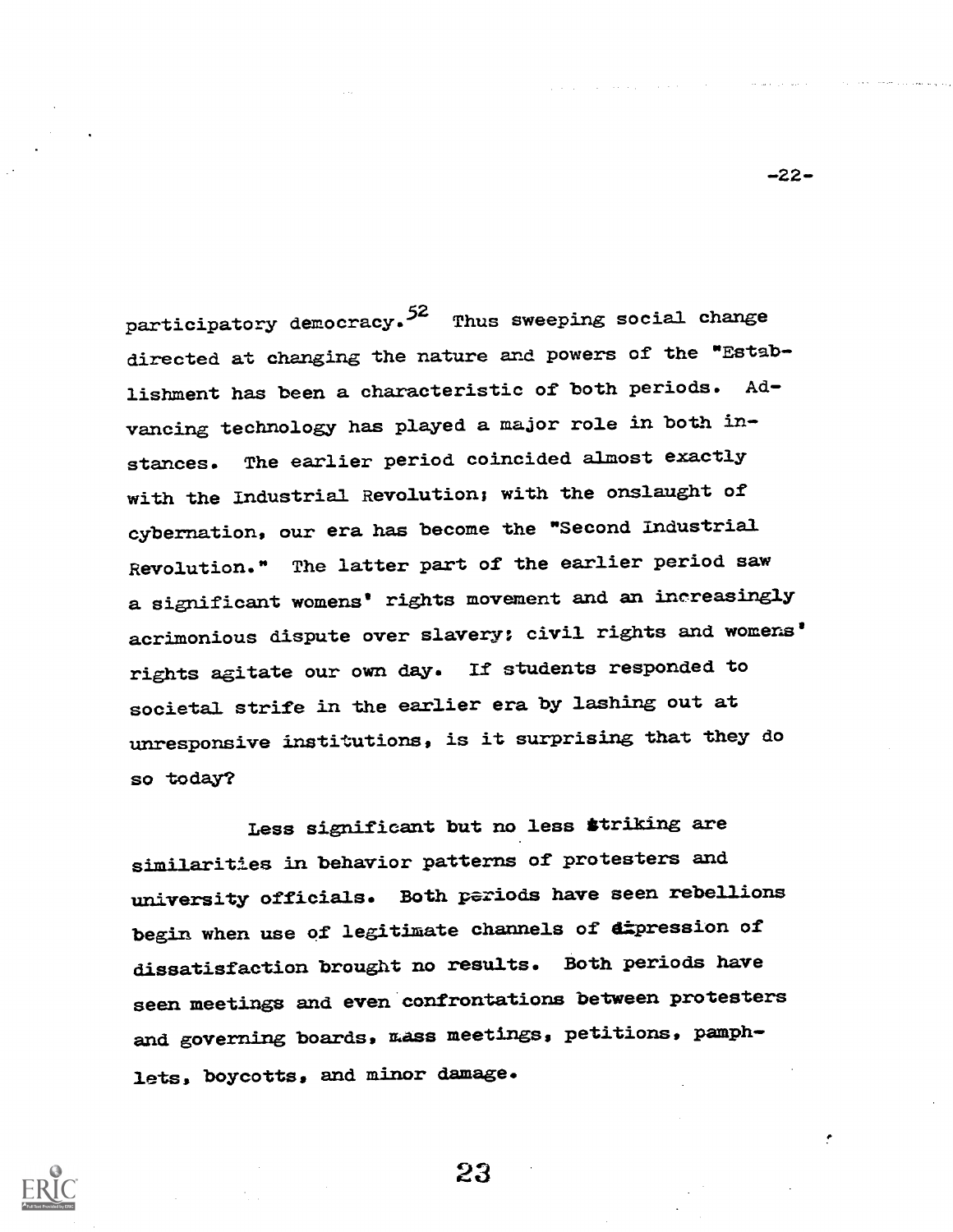Differences, of course, abound. With the remarkable recant advances in communications technology, it is not surprising that contemporary disturbances are more interrelated as well as more intense and prolonged. The increasing sophistication of the population in general makes it inevitable that disturbances be increasingly directed at the problems of social change rather than solely at the symptoms of those problems in individual institutions. Yet the lesson remains: the historical situation is not entirely unique, and those explanations of contemporary student unrest which presume a unique social situation are less than perfectly useful.

-ذخ-

Historians are often the worst prognosticators, and it is idle to look to history to chart the future course of student unrest. If the social situations are historically similar, they are also historically unique, and it is the uniqueness that will determine the future course of student unrest. One of the unique elements, for example, is the presence in our day of media for instantaneous mass communication, which can intensify and accelerate social change and its concomitant violence so significantly as to make the present situation uniquely dangerous.

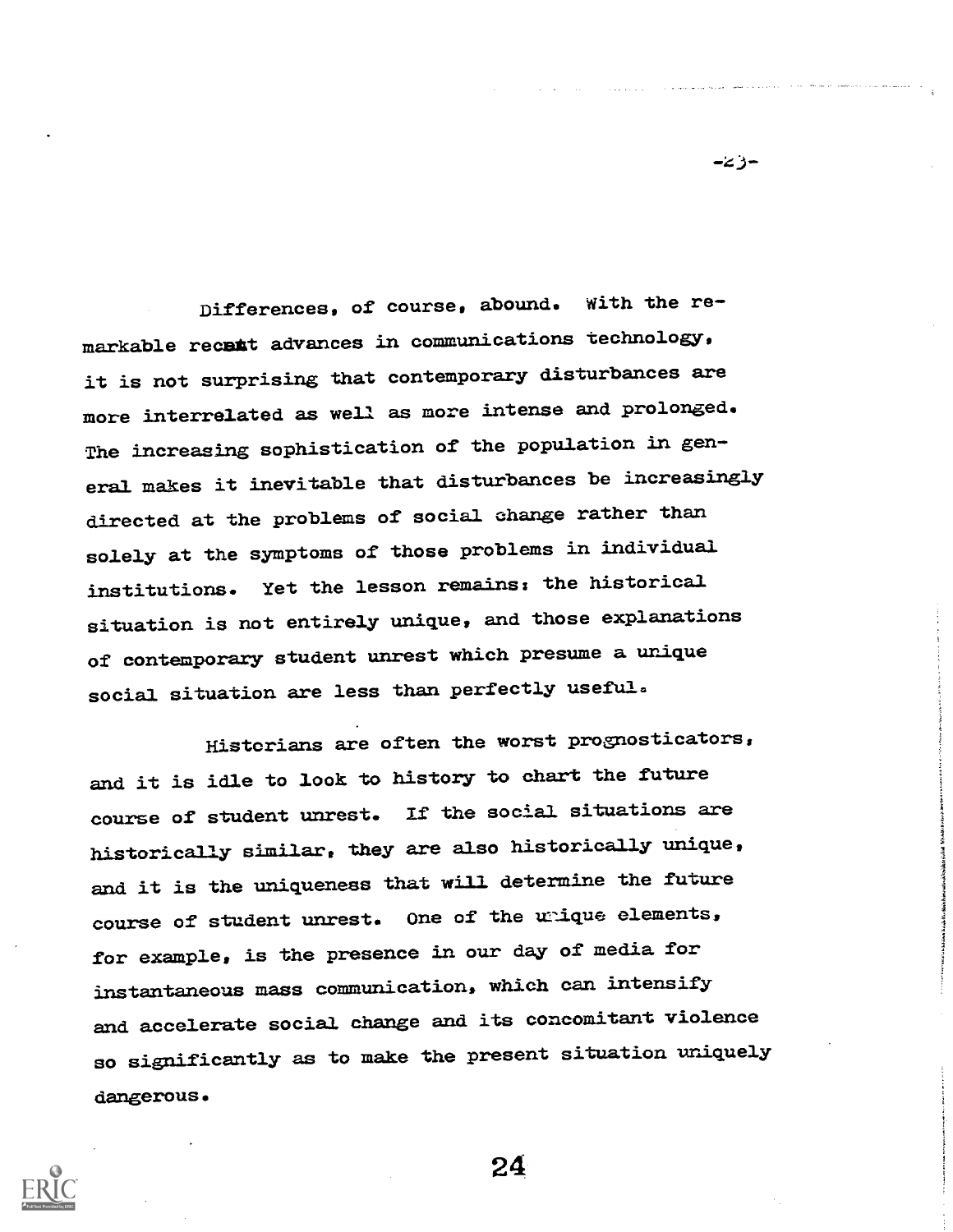yet a careful reading of history can be of benefit in the present crisis. Collegiate officials will do well to ponder the central role of disciplinary codes too strict for the times and the breakdown of legitimate channels of expression of grievances in our early student disturbances. An administrator who is considering bringing police on campus will do well to meditate not only on the recent experiences of Columbia and Harvard, but also on the experience of President Quincy of Harvard in 1834. And all educators will do well to set their considerations on the subject of university governance in the broad context of general social change, for our history makes it clear that social institutions which fall to keep pace with social change Inevitably generate discontent and violence.



25

-24-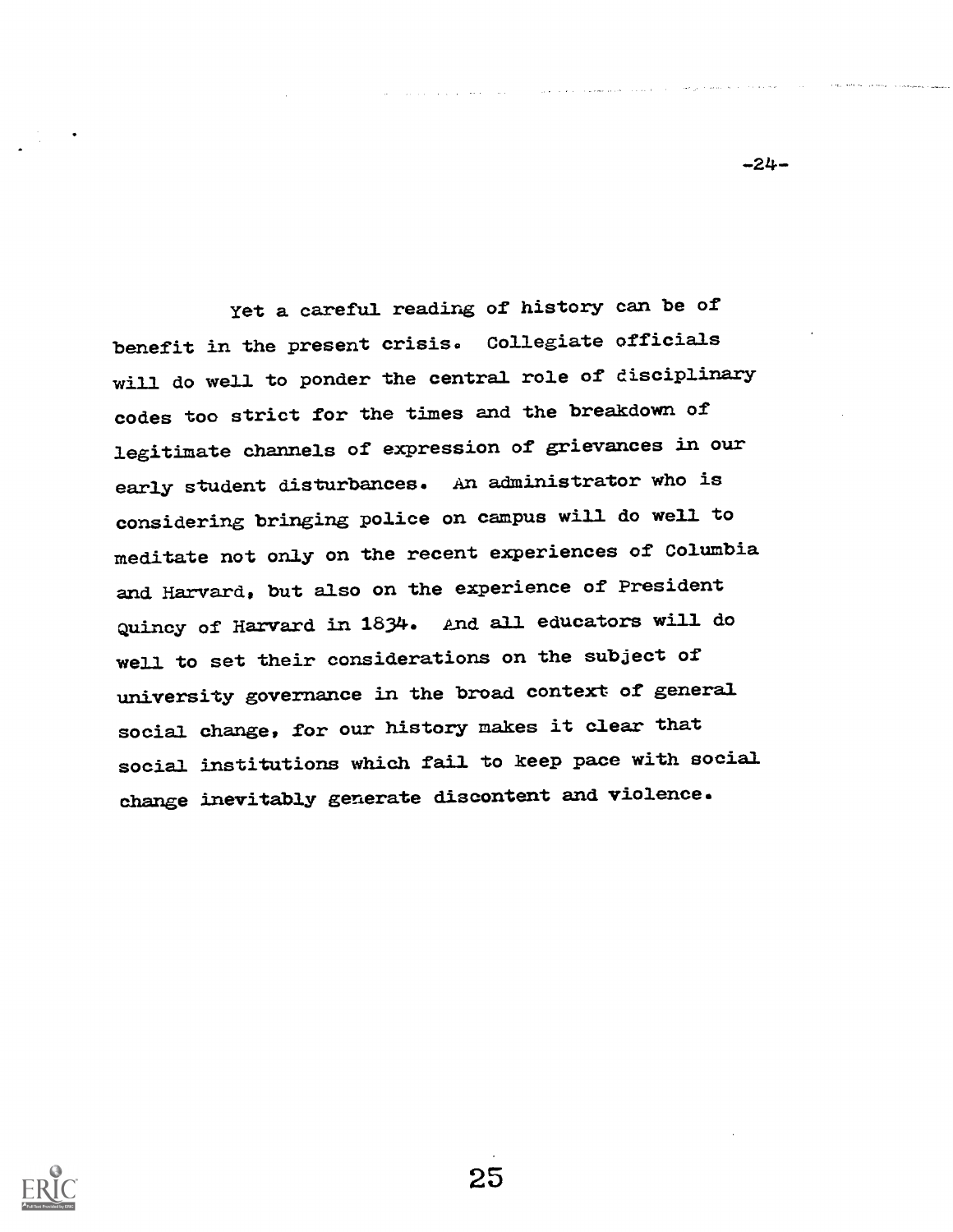#### NOTES

. The contract of the contract of the contract of the contract of the contract of  $\mathbf{A}$ 

1Seymour L. Halleck, "Hypotheses of Student Unrest," Phi Delta Kappan, L (Sept. 1968), 2-9. Cf. also Erik H. Erikson, "Reflections on the Dissent of Contemporary Youth," Daedalus, XCIX, 1 (Winter 1970), 155-176.

2V. R. Cardozier, "Student Power in Medieval Universities," Personnel and Guidance Journal, XLVII (June 1968), 947; Nathan Schachner, The Mediaeval Universities (N.Y.: A.S. Barnes Co., 1962), 66-68, 203-205.

 $3$ William Harrison Woodward, Vittorino da Feltre and Other Humanist Educators: Essays and Versions. An Introduction to the History of Classical Education (Cambridge: The University Press, 1921), 21.

4Priscilla Robertson, "Students on the Barricades: Germany and Austria 1848," Political Science Quarterly (June 1969); Jurgen Schwarz, "Deutsche Studenten und Politik im 19. Jahrhundert," Geschichte in Wissenschaft und Unterricht (Feb. 1969).

5 zuth Carlsen, "Der Kampf um die Verfassung der Rostocker Studentenschaft 1932/33," Wissenschaftlich Zeitschrift der Universitat Rostock, 1964, Gesellschafts -und Sprachwissenschaftlich Reihe (nos. 2 & 3); Karl-Heinz Jahnke, "Antifaschistischer Widerstand an der Munchener Universitat," Zeitschrift für Geschichtswissenschaft (1968); Hans-Wolfgang Stratz, "Die studentische Aktion wider den undeutschen Geist' im Fruhjahr 1933." Vierteljahrschrift fur Zeitgeschichte (Oct. 1968).

bJohn S. Brubacher and Willis Rudy, Higher Education In Transition (N.Y.: Harper & Row, 1958), 53-56.

7Albert W. Levi, "'Violence and the Universities." Journal of College Student Personnel, X (March 1969), 89.

 $^8$ Samuel Eliot Morison, Three Centuries of Harvard (Cambridge, Mass., Harvard University Press, 1946), 114.

9Walter C. Bronson, The History of Brown University, 1764-1914 (Providence: The University, 1914), 185.

 $^{10}$ Ibid., 184.

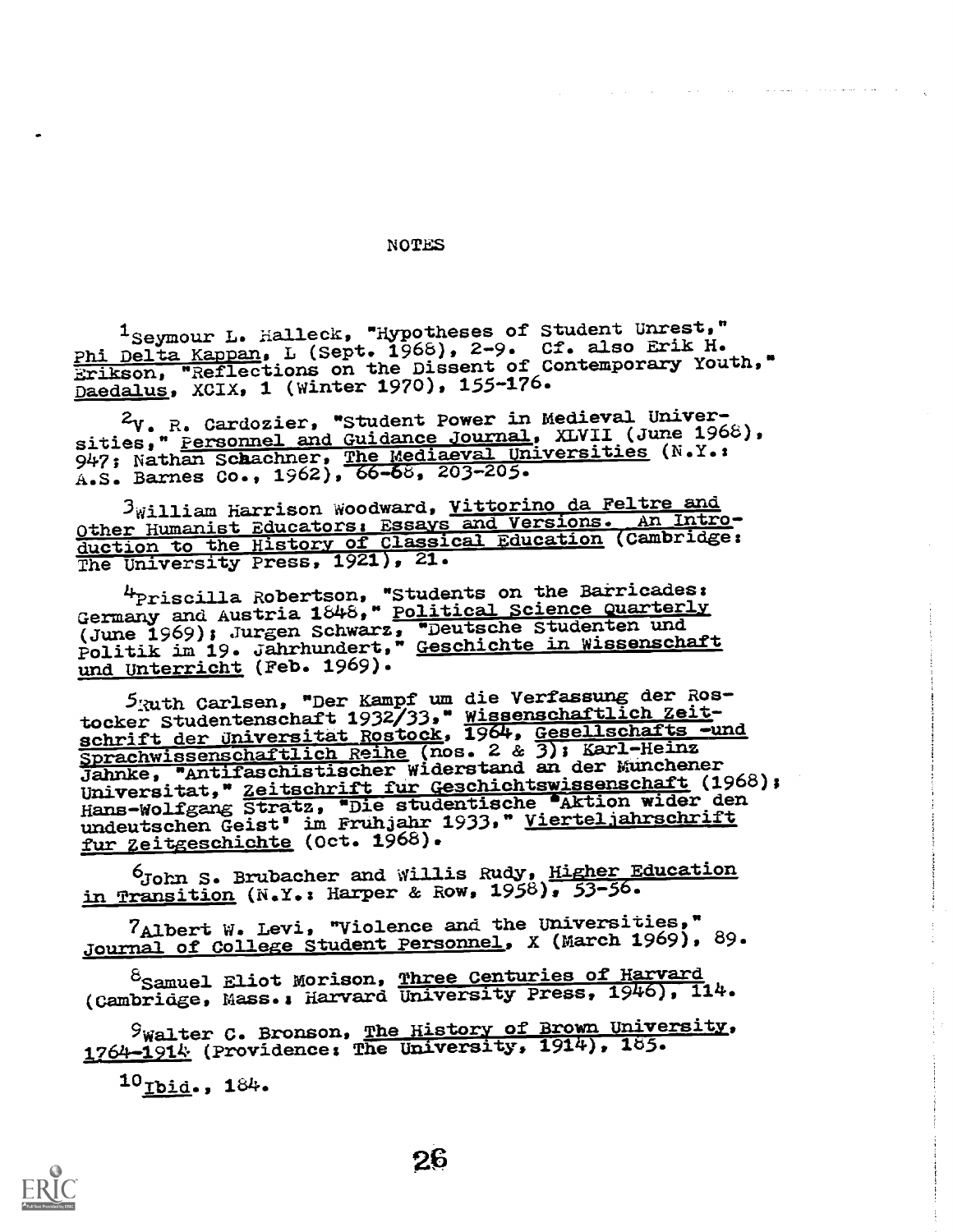$^{11}$ E. Merton Coulter, College Life in the Old South (Athens, Ga.: University of Georgia Press, 1951), 73.

12 James Benson Sellers, History of the University of Alabama (University, Ala.: University of Alabama Press,  $\overline{1953}$ , I, 201-203.

 $13$ Coulter,  $84$ .

 $14$ Frederick Rudolph, <u>The American College and University</u>:  $_{\rm A}$  History (N.Y.: Vintage Books, 1962), 106.

 $15$ Sellers, 197.

16<sub>Coulter, 74; Rudolph, 97; Sellers, 230-232.</sub>

17<sub>Alexander</sub> Cowie, Educational Problems at Yale College in the Eighteenth Century (New Haven: Yale University Press, 1936), 19.

Morison, 118; Samuel F. Batchelder, Bits of Harvard History (Cambridge, Mass.: Harvard University Press, 1924), 135-137.

19<sub>E. J.</sub> Kahn Jr., <u>Harvard: Through Change and Storm</u> (N.Y.: W.W. Norton Co., 1969), 123.

 $20$ Batchelder, 138-140.

 $21_{Kahn, 124.}$ 

22Batchelder, 144f.; Morison, 209f.

23<sub>George</sub> Rugg Cutting, Student Life at Amherst College: Its Organizations, Their Membership and History (Amherst: Hatch & Williams, 1871), 95f.

 $24$ Cowie, 22.

 $25$ Tbid., 23f.

 $26$ Brubacher and Rudy. 53f.

 $27_{\text{Bronson}}$ ,  $184$ .

 $^{28}$ Ibid., 185.

 $29$ Ibid., 188f.